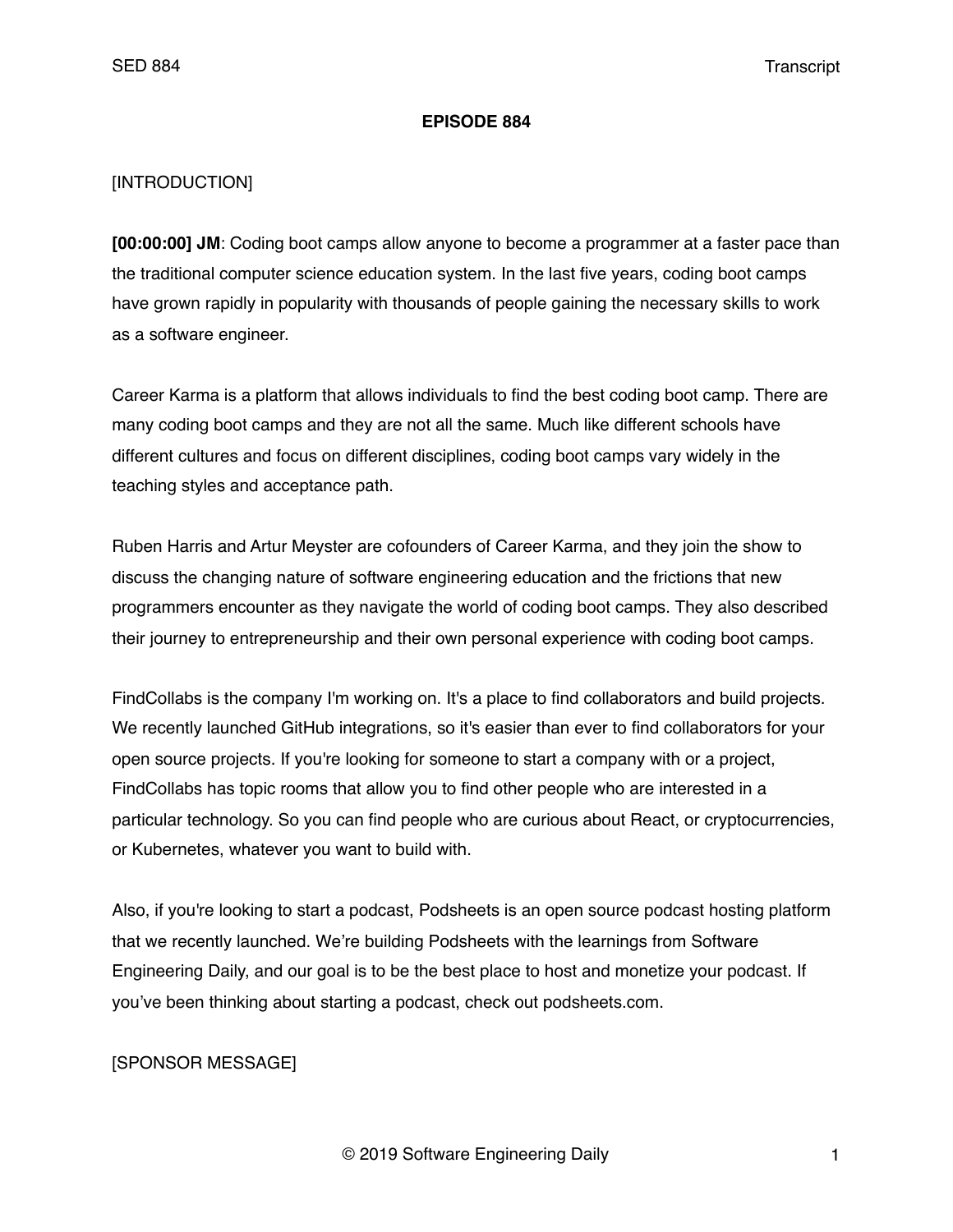**[00:02:03] JM**: You probably do not enjoy searching for a job. Engineers don't like sacrificing their time to do phone screens, and we don't like doing whiteboard problems and working on tedious take home projects. Everyone knows the software hiring process is not perfect. But what's the alternative? Triplebyte is the alternative.

Triplebyte is a platform for finding a great software job faster. Triplebyte works with 400+ tech companies, including Dropbox, Adobe, Coursera and Cruise Automation. Triplebyte improves the hiring process by saving you time and fast-tracking you to final interviews. At triplebyte.com/ sedaily, you can start your process by taking a quiz, and after the quiz you get interviewed by Triplebyte if you pass that quiz. If you pass that interview, you make it straight to multiple onsite interviews. If you take a job, you get an additional \$1,000 signing bonus from Triplebyte because you use the link triplebyte.com/sedaily.

That \$1,000 is nice, but you might be making much more since those multiple onsite interviews would put you in a great position to potentially get multiple offers, and then you could figure out what your salary actually should be. Triplebyte does not look at candidate's backgrounds, like resumes and where they've worked and where they went to school. Triplebyte only cares about whether someone can code. So I'm a huge fan of that aspect of their model. This means that they work with lots of people from nontraditional and unusual backgrounds.

To get started, just go to triplebyte.com/sedaily and take a quiz to get started. There's very little risk and you might find yourself in a great position getting multiple onsite interviews from just one quiz and a Triplebyte interview. Go to triplebyte.com/sedaily to try it out.

Thank you to Triplebyte.

### [INTERVIEW]

**[00:04:23] JM**: Ruben and Artur, welcome to Software Engineering Daily once again.

**[00:04:25] RH**: Thank you. Thank you. It's been a long time.

**[00:04:27] AM**: Thanks for having us.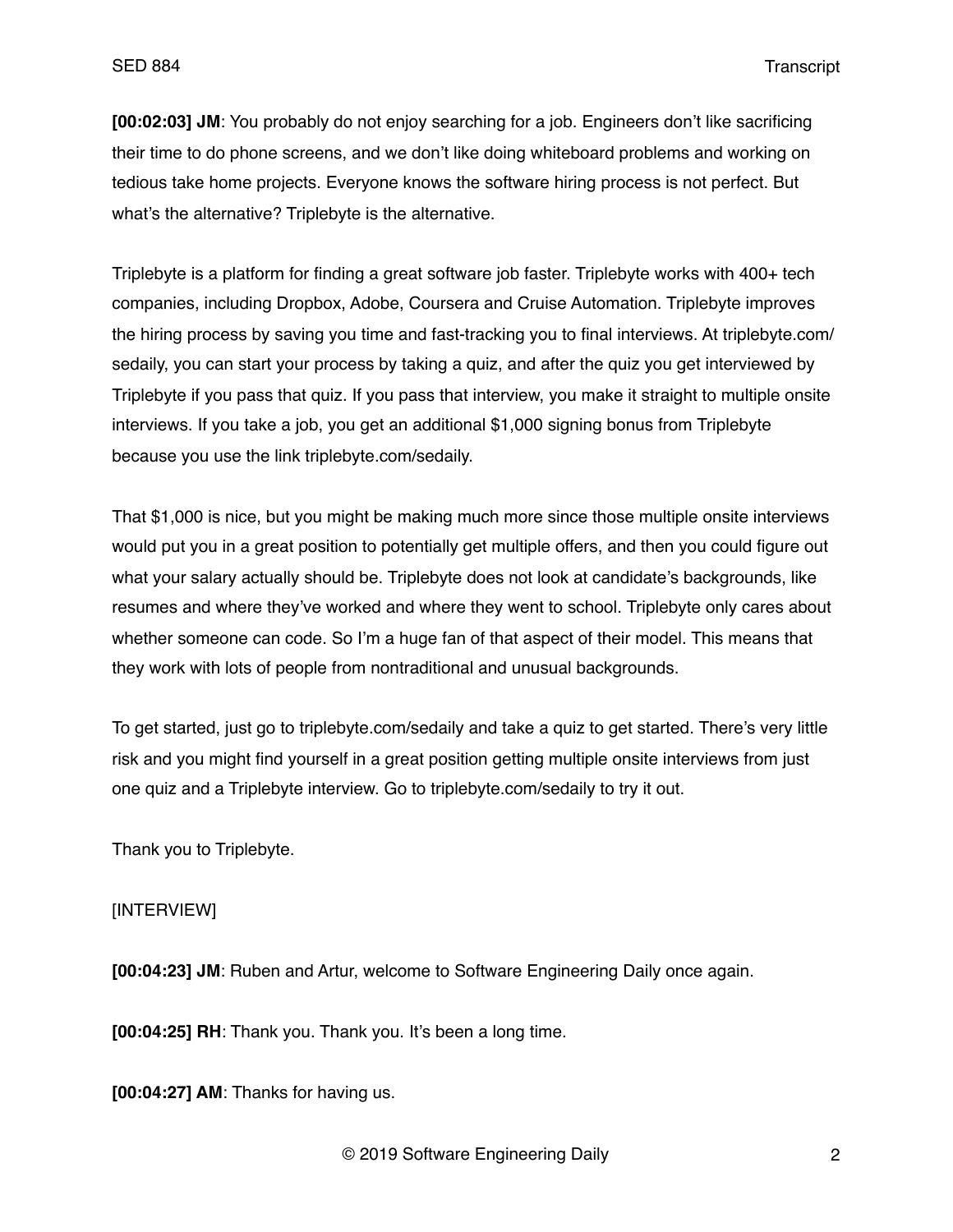**[00:04:28] JM**: We're sitting in front of the fireplace on a warm June afternoon in the middle of San Francisco. The fireplace is roaring. You guys are the founders of Career Karma. We're going to talk about Career Karma eventually. In order to talk about Career Karma, we need to talk about boot camps.

**[00:04:48] RH**: Yeah.

**[00:04:49] JM**: Give me the strongest cases for and against coding boot camps.

**[00:04:56] RH**: I think Artur will be a good – Since Artur went to like Hack Reactor and his twin brother who's not here, Timur, did App Academy at the beginning of the boot camp industry. Why don't you talk a little bit -

**[00:05:03] JM**: Why don't you give the case against boot camps first?

**[00:05:06] AM**: Yeah, well –

**[00:05:07] RH**: Explain what a boot camp is first.

**[00:05:08] AM**: Yeah, maybe I should explain what a boot camp is for people that are now –

**[00:05:11] JM**: Sure. Why not?

**[00:05:12] AM**: So, when I was getting into the boot camp industry like back in 2014 while I was just learning to code, boot camps was basically like a way for me to change jobs. In three months, I went from doing some code academy, like HTML and CSS to going to coding interviews, like going to Onsites and then eventually getting a job in tech, getting paid over six figures.

That's usually not the outcome for everyone, but for me because I was extremely determined, it worked out pretty well for me. Now, like four, five years later, I have my own company. We just finished Y Combinator, which has been a crazy experience that we could talk about.

© 2019 Software Engineering Daily 3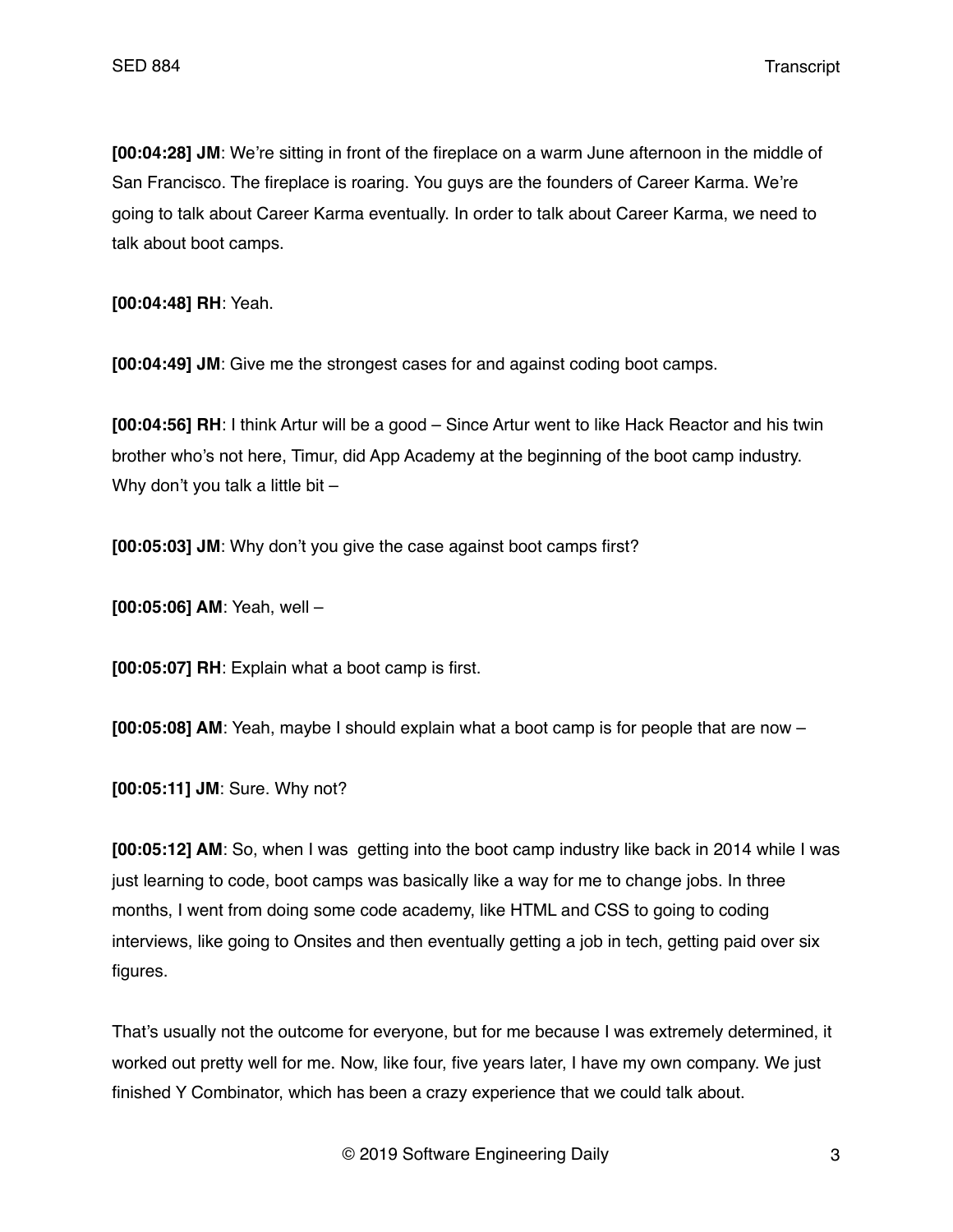But I think the case for boot camps is that pretty much you get to reinvent yourself mid-life, and I think that's a big thing that people miss when they talk about comparison college versus boot camps. A lot of them assume that this is like a battle for 18-year-old who are deciding between getting a degree or not.

I see boot camps kind of like as a second chance for a lot of people who feel stuck in their careers and to realize that there are so many opportunities that I'm being kept away from. At least for myself, this was just another chance at getting a skillset that I can apply and build my own company.

I think the case against boot camps is that it's pretty – I think the concept is easy to understand. Three months, you get a new skillset. But there is so many formats. There's so much information about that you need to learn. There are so many programs that make crazy claims. You kind of assume that once school that has been around for five years is going to produce the same result that another school that maybe is only been around for two or three years.

Essentially, the outcomes, there's so much variety in outcomes and it's really up to the individual, less so about the school, that it's very hard at least at this point, in 2019, to determine what is the best school for me. Because there are just so many factors that go into it. A lot of folks rush into it and picking something that – Clicking an ad they see on Facebook and then they spend six months getting a subpar degree.

Then when they hit the job search, all of a sudden they realize, "Holy crap! I'm not where I need to be." Then a lot of them kind of get this reality, a wakeup call, and then they start blaming the boot camps for failing them. When in reality, like they should have done a little bit more research when they were considering which school to attend.

**[00:07:25] RH**: Yeah. For the people that don't know what a coding boot camp is, it essentially teaches people how to become software engineers in about 3 to 12 months, depending on which pace that you choose, and vocation school has been around since the industrial revolution, and automation is something that has persisted overtime.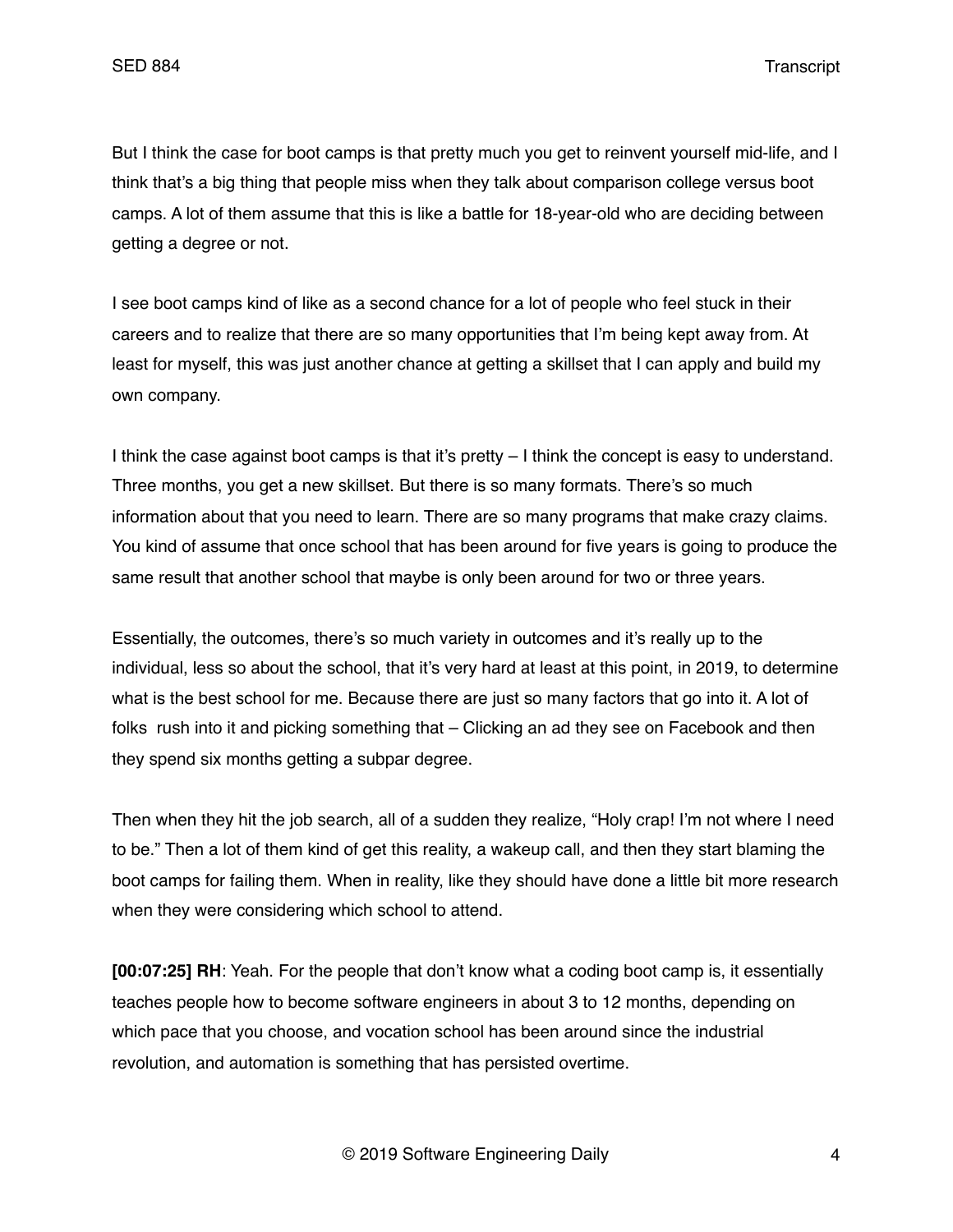So, we don't see education going away, whether it's vocational or college or online courses. We see it adapting to the needs of the workforce. What's interesting about boot camps is that they measure themselves on you getting a job, which is very different than traditional schools or even MOOCs. MOOCs and traditional school measure themselves off of you completing it and getting a certificate that is supposed to be able to get a job. But we've seen that that is not always the case.

I think that when I think about against the case about boot camps is because people are seeing that this thing is very effective and they're selling people an opportunity to reinvent themselves. Some schools claim that they can get you a job and they will charge you upfront and charge you a loan. If you don't get a job, then you get a bad experience and you start talking down about these vocational schools.

That's why understanding the data, understanding the outcomes is very important. But boot camps on the flipside have also become the first educational institution to take income share agreements at scale, which means that anybody can pursue a degree, a skillset, without having to go into debt. If you do get that job, that's the only time that you would have to pay. We could talk a little bit more about it. But, essentially, the incentives need to be aligned.

**[00:09:03] JM**: Before we get into a discussion of those different mechanisms for paying for your boot camp, let's just talk about the outcome. Let's assume I can pay for my boot camp and I can choose between the different boot camps that I go to. Even if I manage to dodge the scammers who have low quality boot camps, I may still go to a top quality boot camp and not find a job afterwards. I may still have a bad outcome. There is still a variable set of outcomes that people have after a boot camp. What's the cause of all that variance?

**[00:09:47] RH**: Yeah. I think that's a great question, and it's a little bit about what Artur brought up, and it's even so much like any educational institution. I think a lot of people over-emphasize. They think that the school is the silver bullet that's going to get you the job, but the school is actually teaching you a skillset and giving you the concepts that you need in order to get a job. Even though that they have coaching and things like that, the skillset to get a job is very different than the skillset to learn how to code.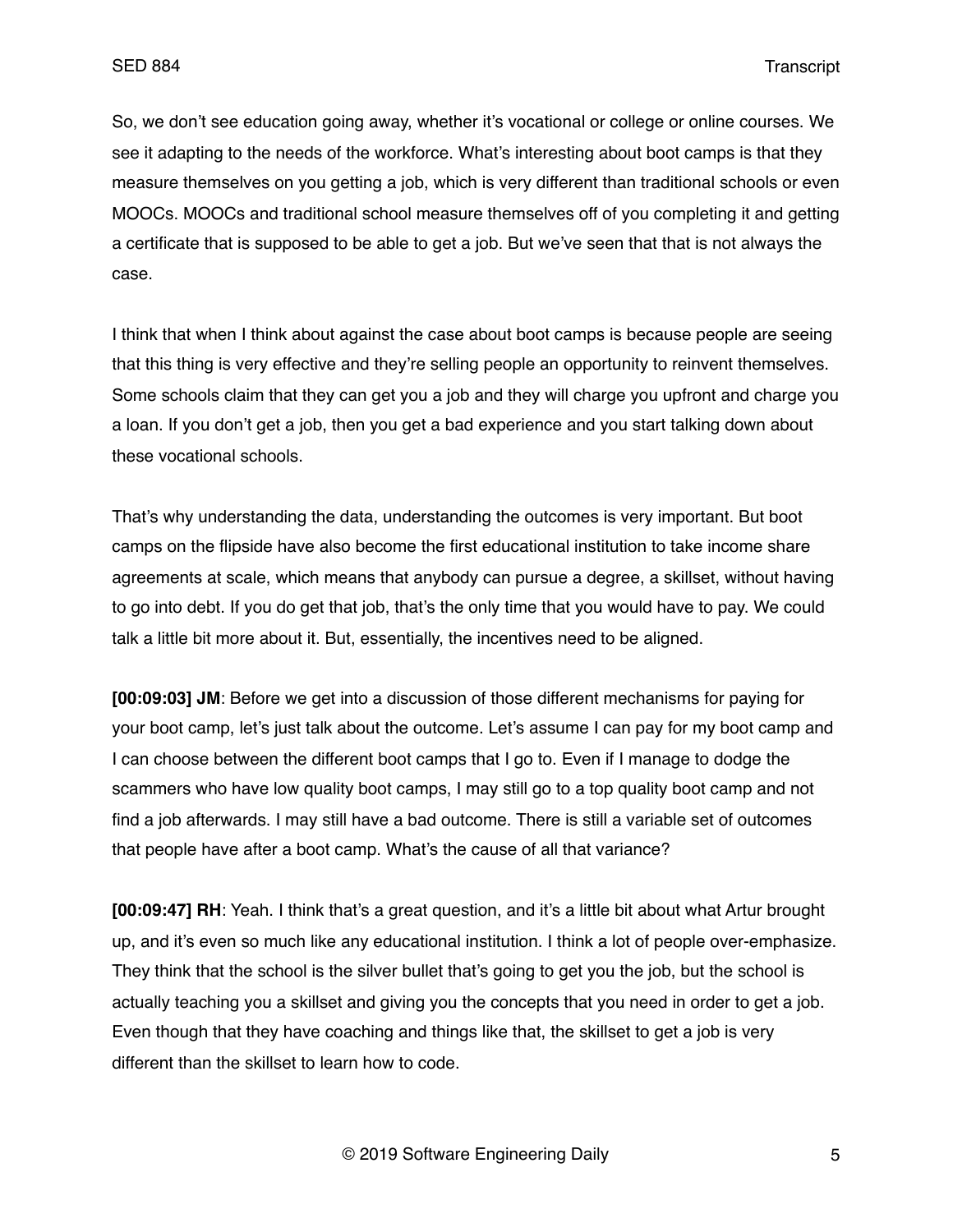Triplebyte has some pretty good data about this, where like I think 50% of engineering interviews fail for not technical reasons. So a lot of people don't know how to tell their story. A lot of people don't understand the concepts that are necessary in order to reach out to different people, and networking, go to meet-ups and things like that. But I think in general, a lot of schools aren't good at the job search. They're really good at teaching skills that are needed in the workforce, but there're a lot of other things that are necessary to understand outside of soft skills, like maybe some work on their project on the open source community, or what you're working on with FindCollabs, or maybe it's doing a little bit more on LeetCode or Codewars to get that supplemental information. But a lot of people just don't have that experience and that's something that exist with college itself.

Like the job search in general is not really good and you can see that with career counseling in general, and especially if you come from a non-traditional background without a degree, the biggest trouble that you're going to face even if you have the skills is actually getting the shot to prove that you have the skill. So, understanding how to get the shot is what most people don't know how to do, that we've been able to figure out through our own experience.

**[00:11:26] AM**: Yeah, I think the other big factor that at least when I was doing the job search after the boot camp is just the imposter syndrome, like the self-doubt you feel. Every time you have an interview, you feel like you're tricking the interviewer to believe that you have the skills. It's obviously like psychology plays an enormous thing in a lot of the things we do, but especially when three months ago or six months ago, you're doing – Maybe you're a consultant or a bus driver and now you're sitting in front of an engineer at a tech company who's asking you binary tree questions and you're like, "What am I doing here?"

I think that managing your psychology is extremely difficult in regular circumstances, but especially in technical interviews, you feel underprepared, and boot camps do a fair job teaching you the skills. But it's very hard to teach someone how to be confident or how to overcome those self-doubts. That's actually like one of the top reasons why we see people give up, because it's not that they went to like 20 or 30 interviews and they failed every onsite. Mostly the case is they will go to one or two interviews and then they start telling themselves, "Oh, I'm not ready yet. So I'm going to take three more months to go back and redo my JavaScript tutorials."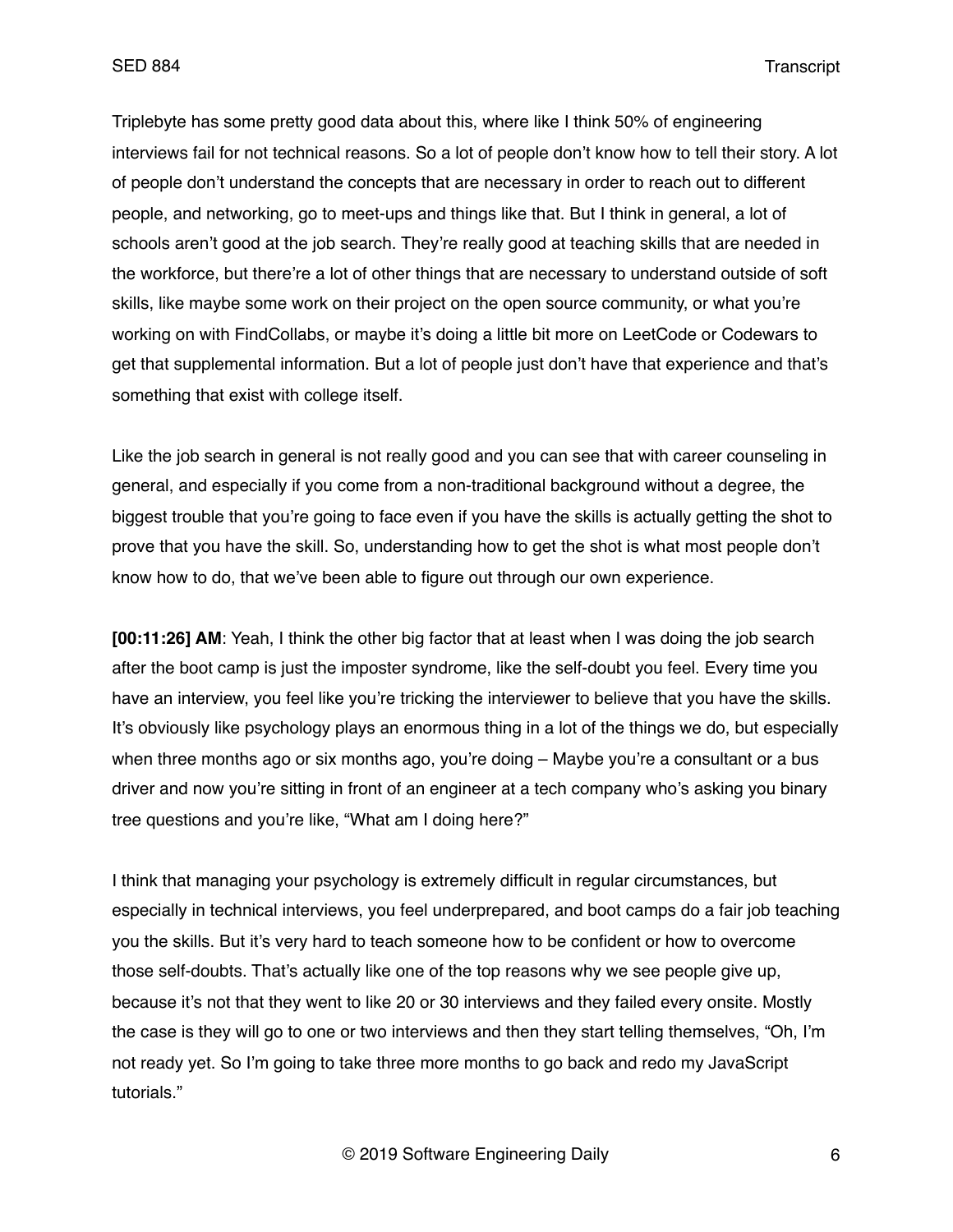Then three months later, they try to interview again and they get rejected again and then they tell themselves, "I'm not good enough." So most of the people that don't end up getting jobs just end up giving up and never truly showing what they could do.

**[00:12:58] RH**: Talking a little bit more about psychology, let's use another assumption. Let's assume that this person that graduated a boot camp is actually really competent. Is actually really skilled and they know how to pass all the technical.

What a lot of people miss is that a company only hired a certain amount of people, and if you have the skillset to be on the team, that's just one part of the requirement. They want to like you. They want to be able to work well with you. That chemistry is important. It's like if you're in the NBA, everybody could play basketball. Everybody can make a layup. Everybody could shoot points. But like why would somebody want you on their team? It's the way that you all work together. It's the chemistry. It's like do they like you? Do I want to work long out with this person?

I met Artur a longtime ago in banking. We worked for \$100 a week, and now we've been around for each other for 7 years. I guess we like each other. That's a big factor. I think a lot of people miss that.

**[00:13:56] JM**: You guys have been on a business journey since we last spoke. The last time we talked was about your podcast, Breaking Into Startups, which is still going.

**[00:14:08] RH**: Yeah.

**[00:14:09] AM**: Over a hundred episodes.

**[00:14:11] JM**: I'm glad to see that all three of you at this point, I believe, have left the jobs that you were working at, the companies that you were working at. Did you guys make the leap to leave the companies that you were working at? Was that before or after you had your current business idea all figured out?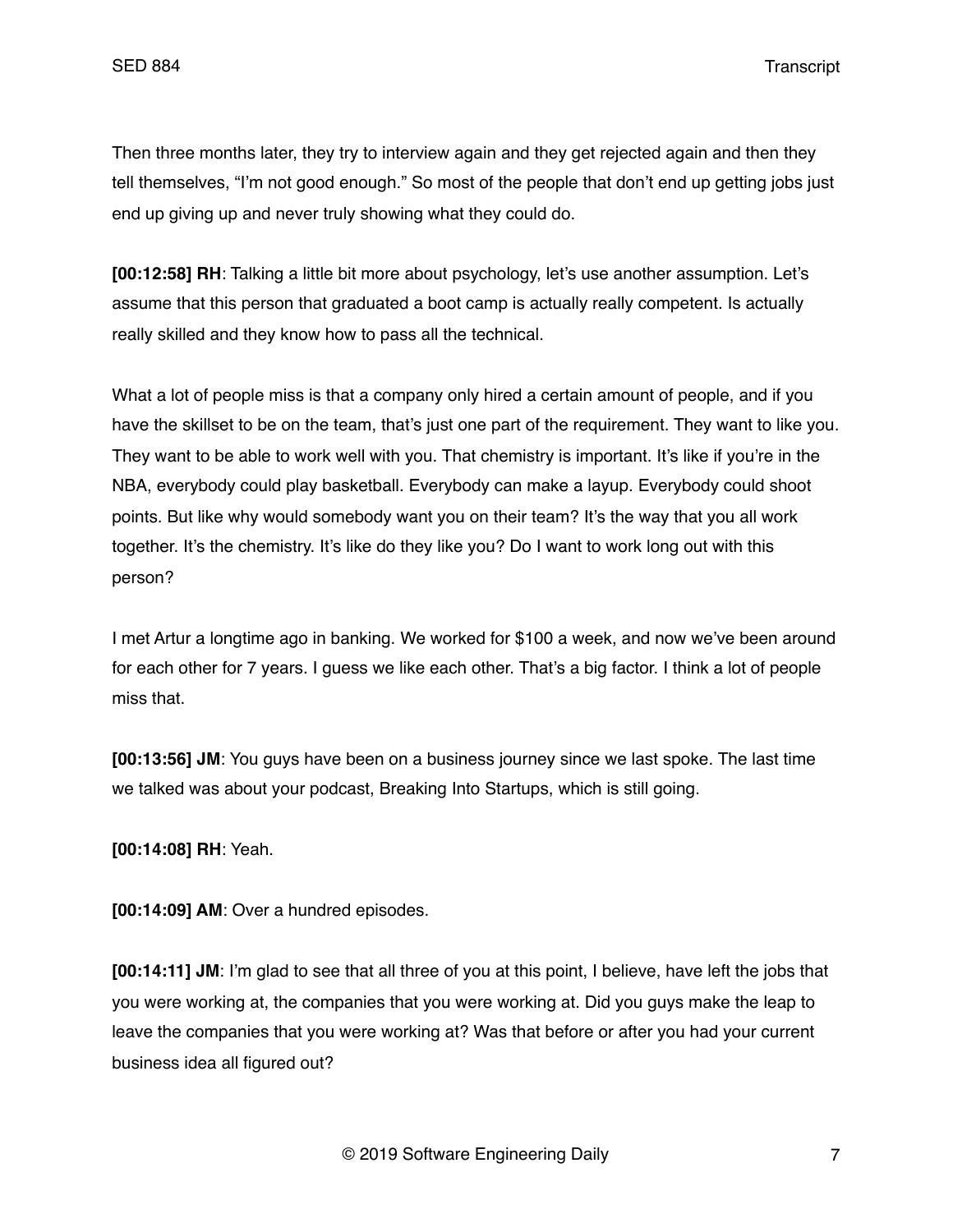**[00:14:31] RH**: It was a sequence of different event. When we met, we knew we wanted to start something, but we didn't know what we wanted to start. We had ideas, but we knew we needed to get skills. What we realized is that most companies fail and we need to get skills, and software engineering is one of them, technical skills are one thing, learning how to sell and distribute things is another thing.

But we also realized that after we discovered what coding boot camps were, most people don't even know coding boot camps exists. The majority of people in coding boot camps actually have bachelor's degrees. 70% of them have bachelor's degrees. Media is important to make sure that people are aware of these things. Podcasts are helpful, but even podcasts are still only listened to by more fluent people that have high-degrees. Radio is really powerful. If radio is going to start being taken over by podcast and Bluetooth and electric cars, like what Tesla is doing with automation and all these whole driveless car movement with Cruise, and Uber, and Lyft, whatever, Waymo. Then podcast is probably going to be a good medium to reach a lot of people. Video is going to be a good medium to reach a lot of people less. We have like video being recorded right now.

So, we knew that in order for us to – We actually noticed that in order for us to learn more about how to get in tech, we needed to talk to other people that can teach us how to get to where we wanted to go. Even in Atlanta, we would always be meeting up with people asking for advice. After we got our first job in tech, I was at our school. Artur was at Funding Circle. Timur was at Bleeper and AutoTrader before that.

We noticed that tech media only covers CEOs and VCs and people with high-degree, but the people actually building the company never got covered. So we're like, "Oh! Well, let's feature their stories, because that's going to be what resonates with the average person."

So after we started talking to them and sharing their stories, then we started sharing the stories of the schools that they went to that weren't college to understand how they were teaching, and then one thing led to another to the point where we started understanding the problems of the schools and their financial issues and how we can help them and then iterate it on a business model.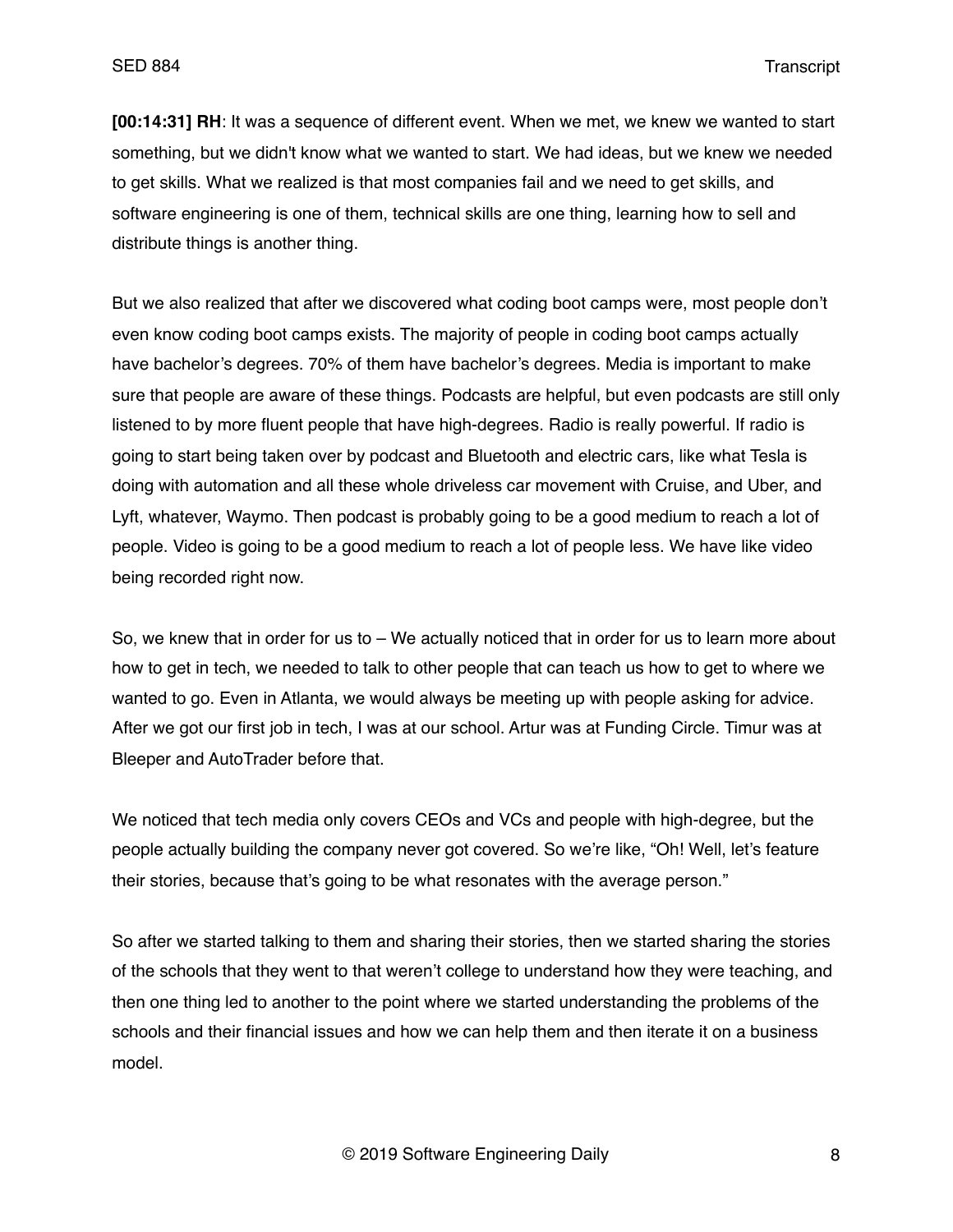Then we started getting some payments while we're working in jobs. Then eventually we're like, "Oh! This is a certain segment, but we could help all these other people. Why don't we productize this experience and turn it into this big juggernaut, because everybody is talking about the future of work," and that is what turned into Career Karma.

**[00:16:59] AM**: Yeah. I think for us, our MVP – For a lot of companies, MVP is actual product people build. For us, the MVP was actually our podcast, because we validated that there was tons of demand, like single parents, people that have criminal records, athletes, veterans. There are so many folks out there who want to get better jobs. When they go to look online, they see all these like, "You could become a software engineer. You could make six figures as a product manager," but there's no clear path of how to get there. A lot of people just disqualify themselves from these jobs, because a lot of them just assume that you need to have a crazy pedigree to get that.

So, the podcast was the first step to kind of like test out the waters to see if we were helping people understand the path into tech, they'd be receptive to it. Would they get activated? Would they actually reach out to us to get advice? We found that, in fact, we were getting millions of people listening to our podcast, emailing us, reaching out to us, asking, "What do I do next?"

So, one step after another, we just discovered that, "Hey, there's actually a huge need," and by that point  $-$ 

**[00:18:07] RH**: People started showing up.

**[00:18:08] AM**: Yeah, people started showing up at our house. At that point, Timur and I were both technical. Timur went to App Academy. I did Hack Reactor. We've had really good software engineering jobs and experience and we're like, "Let's just build an app." Because of the boot camp experience prior, we're pretty well-equipped to build our MVP without having to raise capital or – I don't know, just get distracted by a lot of the things. We're just, "Hey, let's build a simple prototype to see if people will sign up."

The interesting thing is we quit our jobs, apply to Y Combinator. We got the interview – This was last April, and we won to speak with the partners and we were like, "It's going to be great. We're

© 2019 Software Engineering Daily 9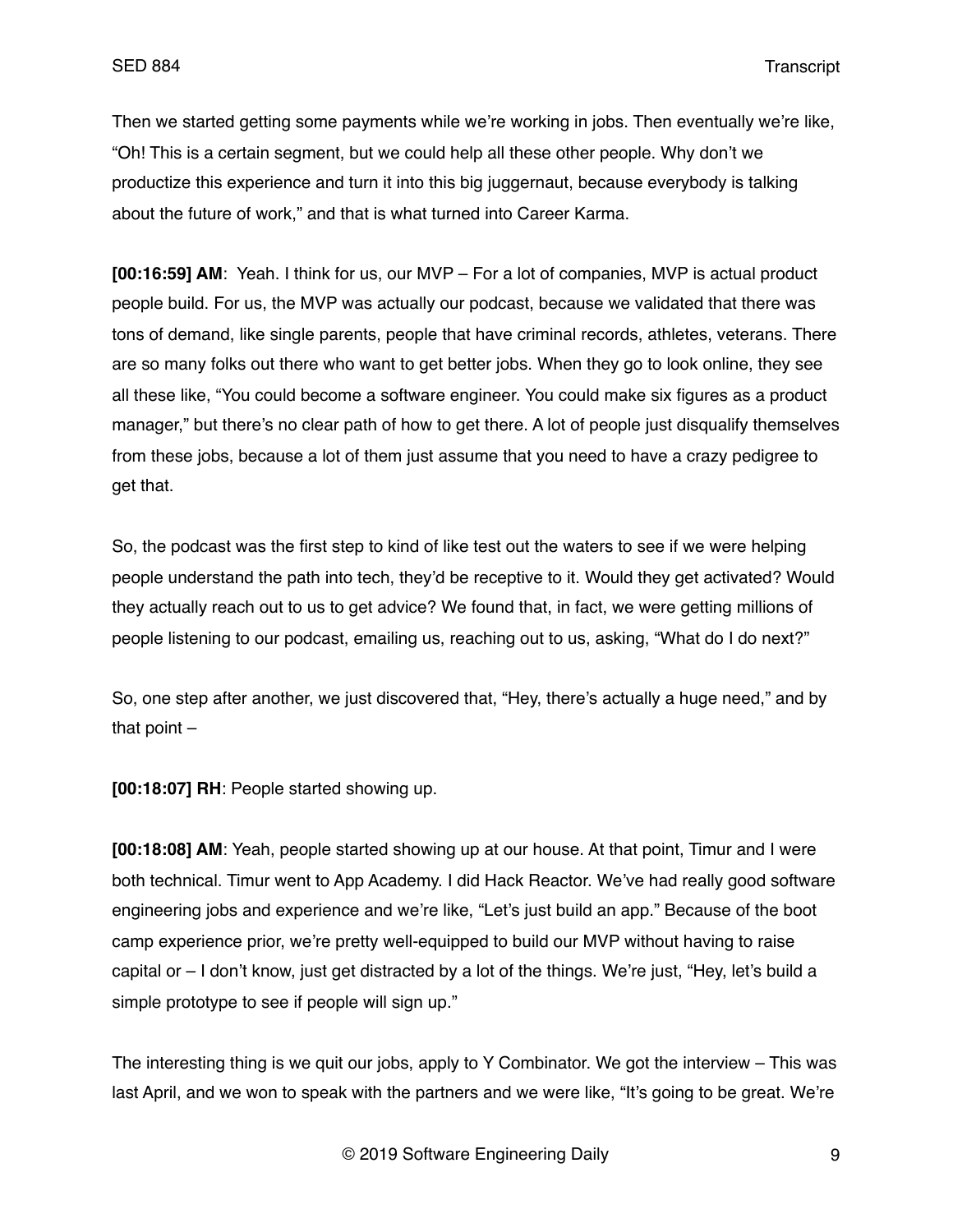going to explain our idea. They're going to love us," and we got rejected the first time. At that time, we just left our jobs. We told our coworkers we're going to do this Y Combinator thing. It was tough, because we had to deal with – All of a sudden, we're kind of our own.

What we were hoping for didn't happen, and we were faced with an option like, "Do we go back to looking for jobs again or do we just take a bet and pursue this?" We ended up sticking with it. We continued building our mobile apps, and six months later we applied to Y Combinator again and got in.

**[00:19:25] RH**: Yeah, and I think when you think about niches, you really want to think about what are you the best in the world to solve? Product market fit is one thing, but founder market fit is another. What is something that you believe that very few people agree with you? What truth do you believe that very few people agree with you on, and then match it up with what's currently happening in the world.

So we saw students loans are in the trillions. Clay Christiansen predicting half of the U.S. universities are going away in the next 5 to 10 years. But then boot camps keep launching on colleges with Trilogy and we're like, "Wow! Everybody thinks this boot camp is hot. We know a lot about this, and there's really nobody in the world that knows more about the space than us. We've been in this game for a very long time and we are the product ourselves, because we've been through it. Let's go for it." That's exactly what we did.

## [SPONSOR MESSAGE]

**[00:20:26] JM**: Cox Automotive is the technology company behind Kelly Blue Book, autotrader.com and many other car sales and information platforms. Cox Automotive transforms the way that the world buys, sells and owns cars. They have the data and the user base to understand the future of car purchasing and ownership.

Cox automotive is looking for software engineers, data engineers, Scrum masters and a variety of other positions to help push the technology forward. If you want to innovate in the world of car buying, selling and ownership, check out cox autotech.com. That's C-O-X-A-U-T-O-T-E-C-H.com to find out more about career opportunities and what it's like working at Cox Automotive.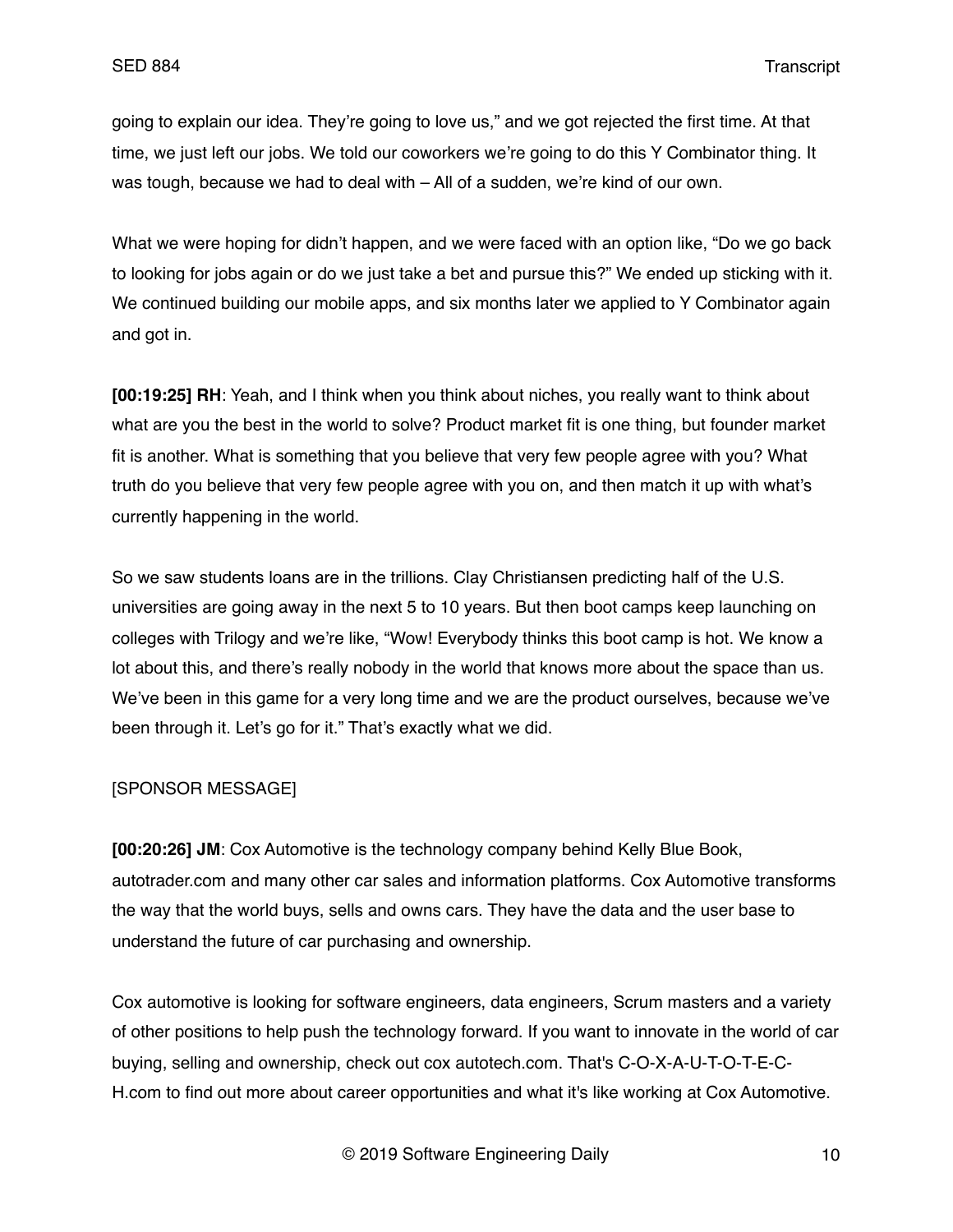Cox Automotive isn't a car company. They're a technology company that's transforming the automotive industry.

Thanks to Cox Automotive, and if you want to support the show and check out the job opportunities at Cox Automotive, go to coxautotech.com.

# [INTERVIEW CONTINUED]

**[00:21:47] JM**: The product that you built, Career Karma, solves or seeks to solve many of the problems that potential boot camp attendees, prospective boot camp attendees and people who have made it further down the boot camp funnel, and I think beyond the boot camp as well. Describe the gaps that you've identified in that end-to-end funnel. From the I'm a person who should be going to be a boot camp, but I don't even know that a boot camp exists. All the way to career progression of somebody who has existed a boot camp.

What are the – Maybe there's too much in there to explore. So maybe focus on the things that you think are the most acute problems that you've built into your product.

**[00:21:47] RH**: Yeah. So, I think when someone Googles learn how to code into Google, they're faced with a ton of option, let's say thousands, if not millions of options about how to code. So, the first issue that someone faces is they're really excited about coding, but then they're faced with information overload which can cause two things. It could cause imposter syndrome, where you feel overwhelmed with everything. You're like, "Oh, man! Maybe this is not for me. I'm very confused." But then the other thing that you could be faced with is paralysis by analysis.

So very simply, Career Karma, the first thing that we help you do is we match you with the right coding boot camp that's best for you based off of your goals and current challenges, right? So, once you have decided that you want to get into this program or these programs, you need to know how to get in.

So, every school has a certain preparation period in order for you to get int. Essentially, it's the basics of coding. We think about learning how to code kind of like learning a language and

© 2019 Software Engineering Daily 11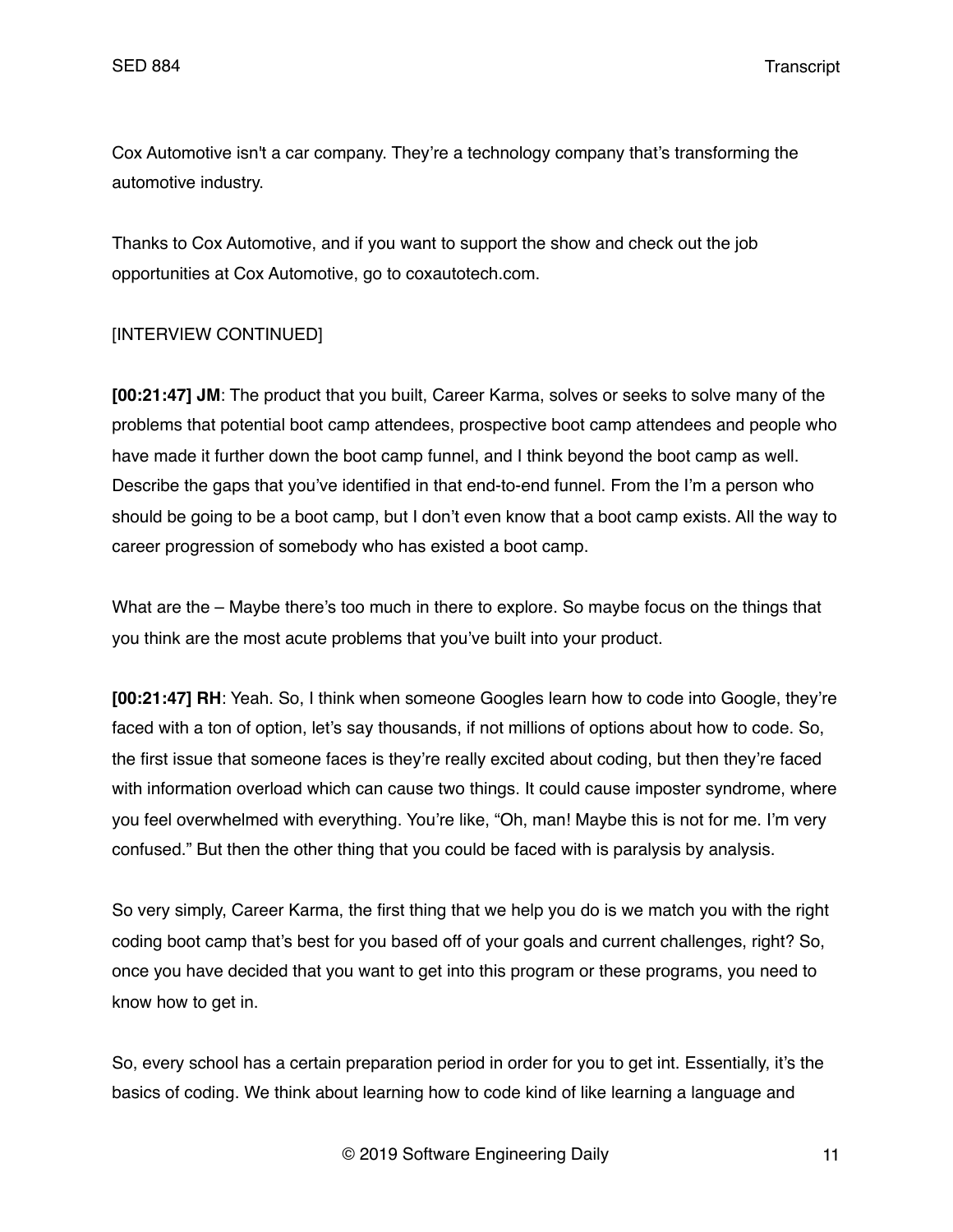going to a boding boot camp like moving to that country. The prerequisites to get in is like learning the basics. So it's kind of like saying hi and bye, where's the restroom and how to order a food. So those basics are usually things called prep programs that the boot camps have.

So when people are going through the 21-day challenge and our 3-week process, they are going through that prep work, but while they're doing that, we also give them accountability buddies in the app as well. So every day, they are messaging people that are at their level and one step above them, because we realize the people that are best positioned to help them get accepted into the boot camp is someone that just got accepted versus someone that did it five years ago, because the one that just got accepted has the most relevant information.

Once that they are in, they are put into something that we call a squad that is essentially accountability buddy and they can decide who's inside of those squads. Usually it's 5 to 20 people, sometimes in the same boot camp, sometimes in other boot camps so they could share curriculums. The idea for the squad essentially just came from me, Artur and Timur and like the way we held each other accountable even though we were doing different things and have the same type of goal.

Those people really help with retention, and then when they get through the job search, they change their profile in the job search. We connect them to people that are already employed, because in order to get the shot, they can have people that can vouch for them, to skip the normal recruiting process and then get all the way in. So once we perfect that chain through software engineering, we'll expand to other skillsets, and that's essentially what we do right now.

**[00:25:21] AM**: Yeah. I think just to add to that, I think there are two things, and especially kind of having gone through the process of learning to code, a lot of the resources out there are focused on the first maybe month of the journey. So, there are tons of websites where you could learn basic HTML, CSS, JavaScript. Most of the curriculum online is geared towards the very, very basics.

But then once you get to like an intermediate level, you all of a sudden feel lost, because you don't really have that many options available. One of the options is, "All right. Now, you just have to come up with a project in your head and go build it on your own. When you get stuck,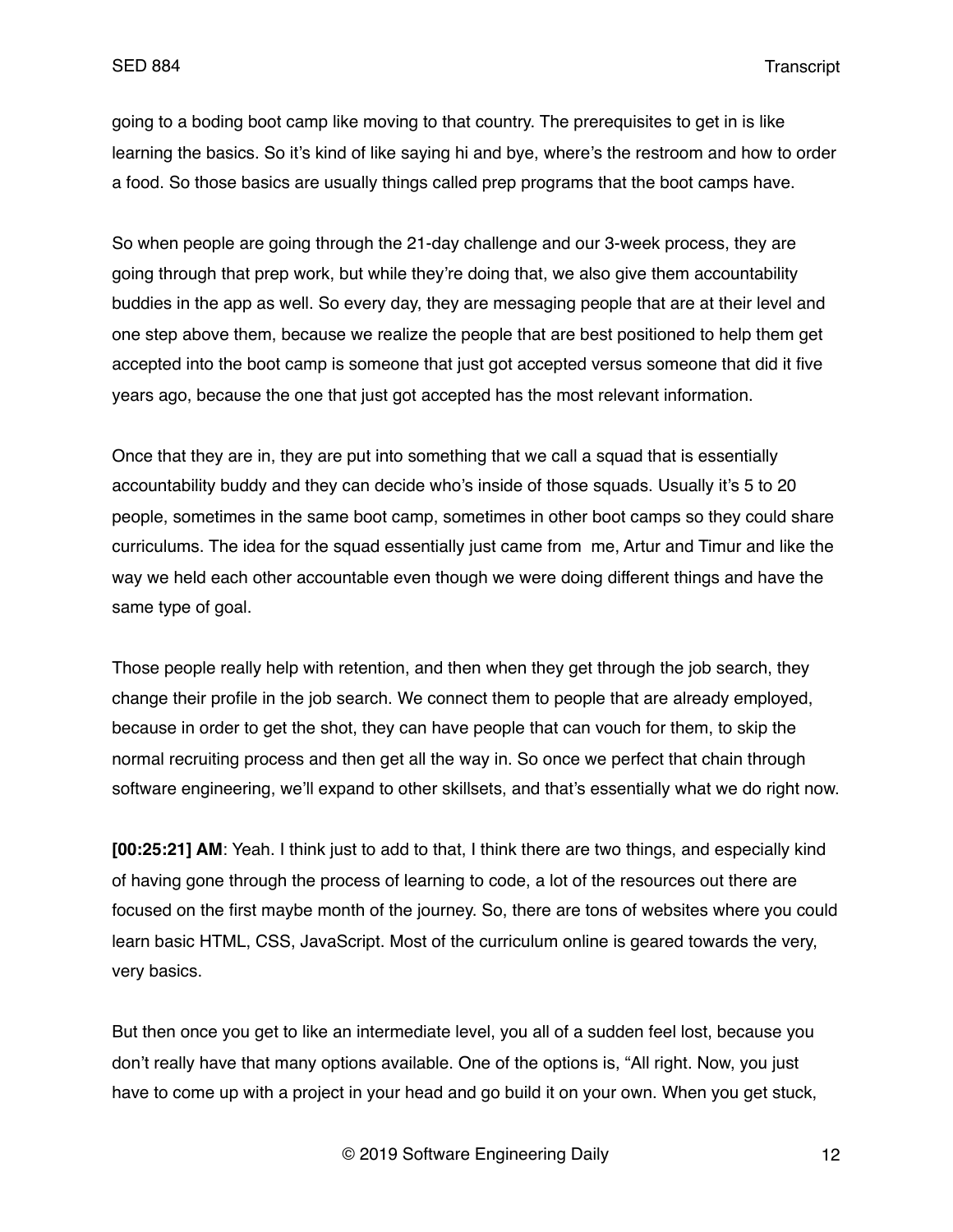there's no tutorial or no instructors to help you." That automatically like probably eliminates half of the people that gets to an intermediate level.

The other people probably join. Maybe they're avid bloggers or things like that. They join some sort of community, but because it's unstructured, there's just too much noise. So someone might be saying, "Oh, you should learn Python and you should learn these frameworks." Then someone else gives you completely opposite advice. What you end up doing is you're just kind of like a boat going from like one island to another knowing what that roadmap is going to look like.

We see a lot of folks in tutorial purgatories, where they've been doing one JavaScript tutorial after another. They're like, "Oh! Udemy is having another sale. You've got this \$100 course for \$2. So I'm just going to sign up and do this JavaScript fundamentals again." Then they finish it and they're like, "All right. Now, I'm going to try to build this on my own." Then as soon as they start – Want to build something themselves, they get stuck and they can't do anything because it's not the same as taking a Udemy course. So I think that's the biggest thing.

I think what's interesting about boot camps is that they solve the last mile problem. So, a lot of resources focus on the first mile and then people get lost. Boot camps are really good at like people that are already have some technical experience. Maybe they've kind of persevered and now they're just either need help with job search or maybe they just need some more help with learning some frameworks. Boot camps are really good at helping those people get ready for the job search.

But there's a whole area in between of people just feeling lost, and that's kind of like where we see Career Karma helping them is putting them in a kind of ability groups. Helping them have a roadmap, like what is your journey going to look like over the next months? It's not a Career Karma journey. You're going to speak to other people who just got jobs in tech and they're going to give you their roadmaps.

So, it's one of the things. I think the other component of that is also like information asymmetry. When people try to search for resources, what they don't realize is that it's very likely that the resource they're using, because that company had the biggest marketing budget. A lot of people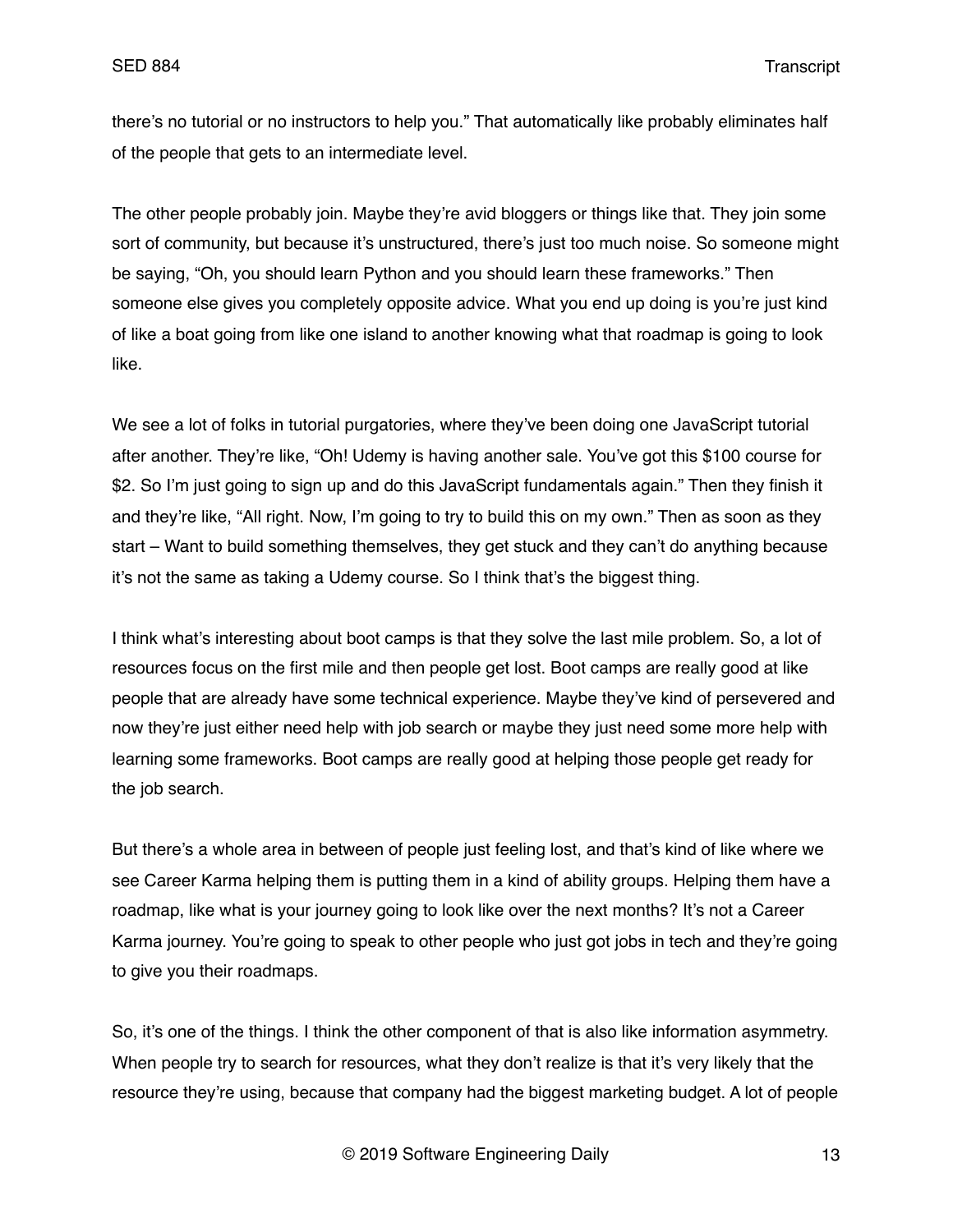don't really understand how marketing in the boot camp industry works. But we all know, like if you go to someone's website, then you start getting retargeted by Facebook ads and things like that.

So, a lot of folks end up doing courses not based on the merits of the course, not based on the outcomes, but based on how big – What was the marketing budget for that school? We all know there's not a lot of correlation between who has the biggest marketing budget versus investing those resources in career help and curriculum. So, Career Karma also solves that issue that just someone who's starting out to code, it's too easy to get overwhelmed, and we give them that transparency and they could speak to any alumni in our network that will them figure out the next step.

**[00:28:51] RH**: Yeah, and the only thing that I'll add to that is that some other nuances that people have is in the beginning of the boot camp industry, there's only fulltime, and that was usually about three months for the boot camp. About three months for the job search. Now, you have part-time, you have self-pace boot camps. But I think the biggest innovation is online and self-pace and part-time. The majority of people that are doing these boot camps are doing it online and part-time. Why? Because they are middle-class and lower – They're everyday people. They're parents, they're veterans, they have jobs. They need to put food on the table.

So, in addition to a lot of the accountability, things that we brought up, life happens. So, inside of the squad, if I'm in a group of moms, they can tell me how to manage my time way better than Artur, Timur and I can, because they're moms. They've been through it. If I am someone that has dealt with the nuances of how to communicate my job experience as a veteran, being with other veterans that know how to do that can do it way better than we do. So, people can't be where they can't see, but they also learn from each other better when they're in groups. So, that's what our app is currently doing.

**[00:30:04] AM**: Yeah, and I think one thing to add to what Ruben said is when people think about software engineers, like even the tech market, they imagine Silicon Valley or New York or maybe Chicago. But in reality, there are tech companies and there are companies needing engineers all over the country. Especially markets which are not known for having software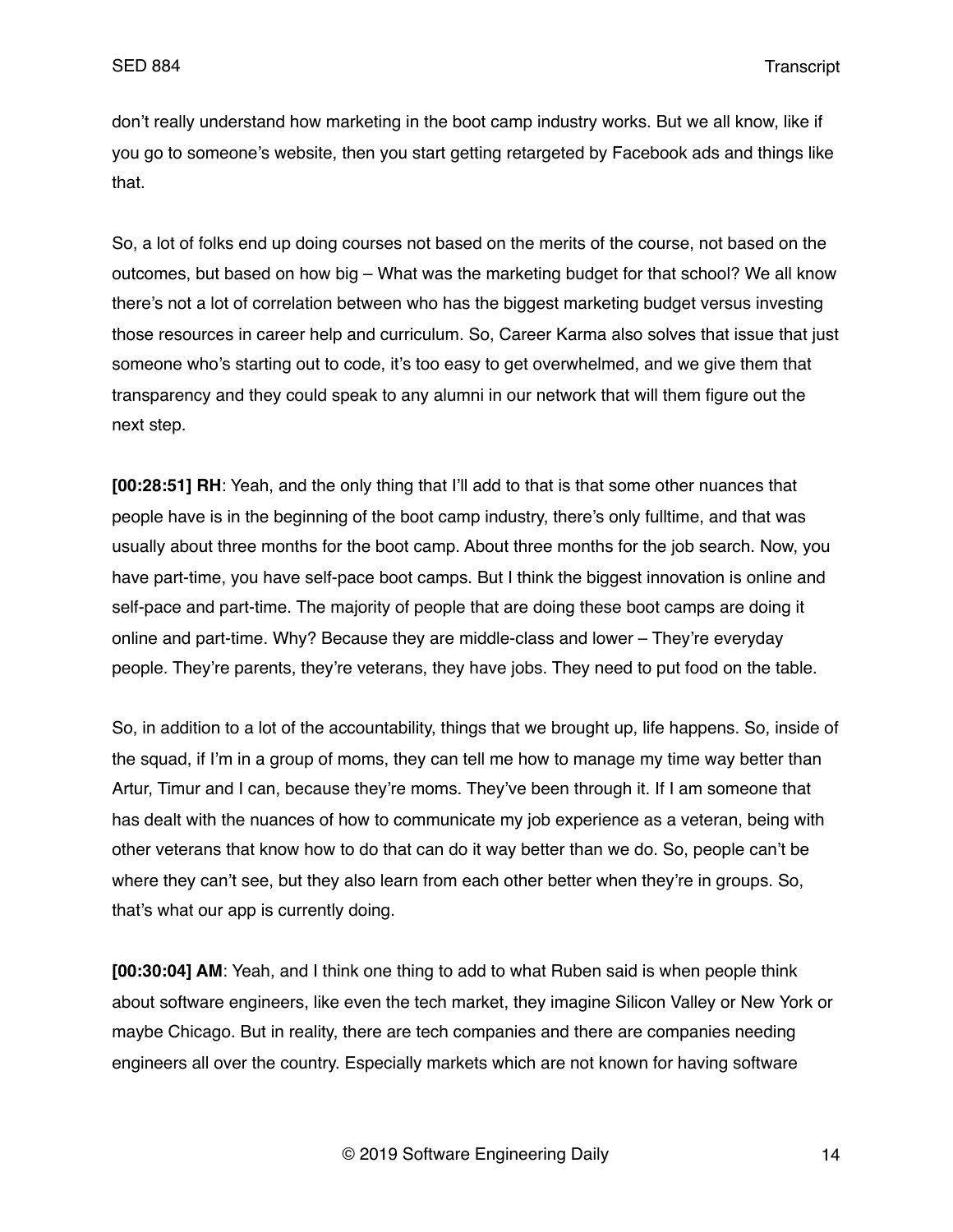engineers – If let's say some food distributors now trying to revamp their logistics system, where are they going to find engineers to help them?

They're going to have to probably like contract and pay a huge price versus if there's a boot camp in their city, they could potentially hire out of the boot camp. Maybe get some senior engineers and they could actually built it in-house the same that Amazon builds their own warehouses. So, that's just a small example, but most of Career Karma members are not from San Francisco or New York. They're from cities that a lot of the time I've never even heard about.

**[00:30:59] RH**: Yeah. I mean, we launched the app in January. We have over 12,000 people in the app, and the app reflects the world. You just go to the community tab and scroll through the people and you will see it does not look like the tech industry. But we don't market ourselves that way. That's just what's common. That's the natural demand that exists in the market.

**[00:31:15] JM**: There's a sophistication to the app that you guys have built both in the engineering side of it and in the product side of it. I think both of those areas are things that I would like to explore, but I don't know if we have time. Just to make sure I understand this correctly. Your go-to-market for – I think this is instructive for anybody who hasn't built a company yet, but wants to build a company. Your go-to-market was start with a media brand, Breaking Into Startups, basically you yourselves were breaking into startups and assessing the process by which people broke into startups, which included the boot camp process.

So you start a media company around the thing you wanted to understand, because you didn't know what other companies start. From there, you had some ideas around a product. Then you unabashedly used a low-code product to build your first version, right? You used Bubble, right? That's a low-code product. This is a sophisticated approach to building an MVP. I think there're not as many people who use that. I mean, I think the low-code thing is catching on. I'm surprised it hasn't caught on more.

But then you validated your MVP and then you built a version in React Native. You're using GraphQL, and the app is really nice. It's kind of a social network meets Netflix, meets podcast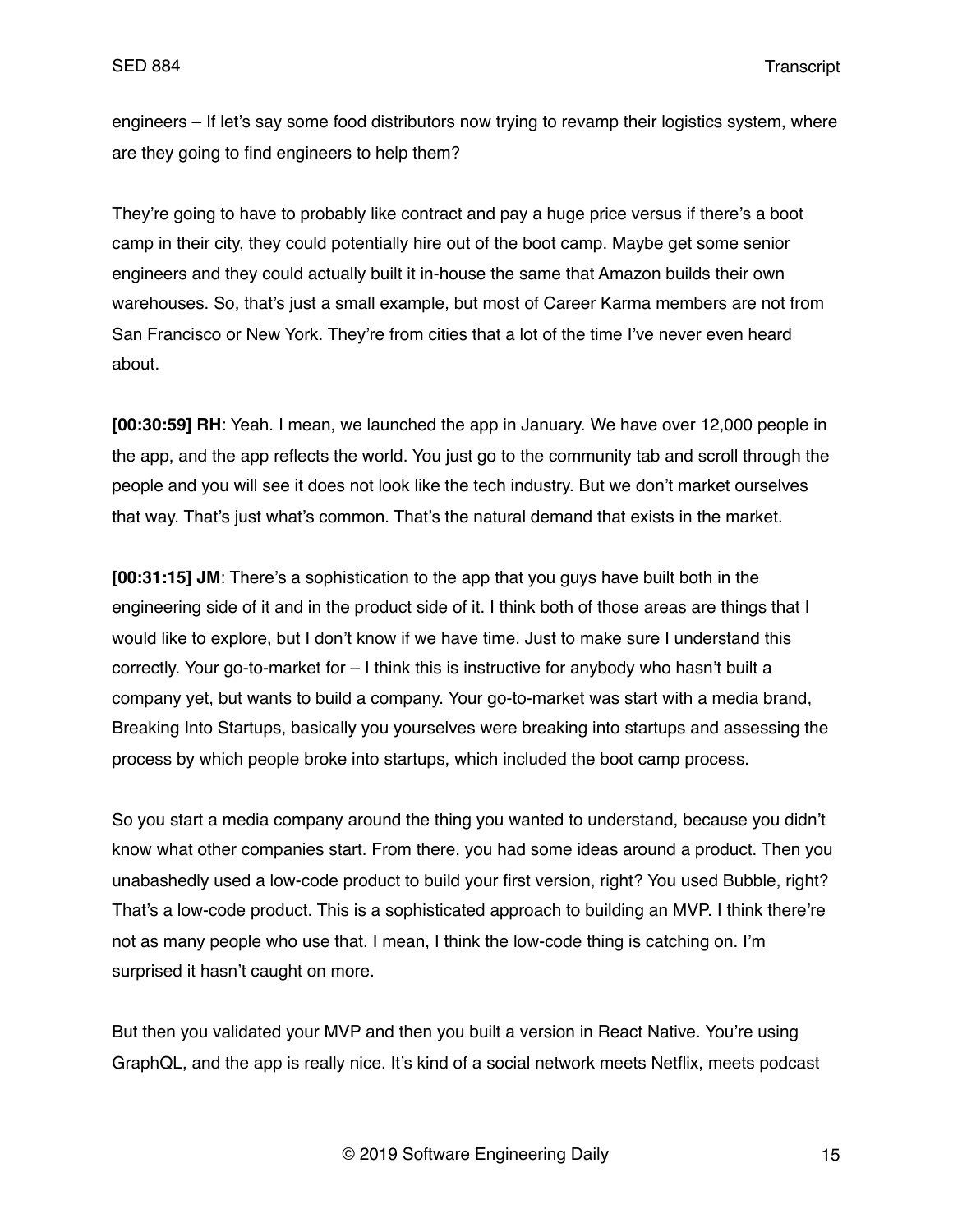player, meets ecommerce referral program, meets two-sided marketplace connecting software engineer prospective boot camp attendees to boot camps.

**[00:32:58] AM**: Yeah.

**[00:32:59] RH**: That's right.

**[00:33:00] AM**: Yeah. So I think you're kind of like pointing to the fact that what we're trying to tackle is actually a multidimensional problem. But what drives our product vision is our customer. When we think about building new features, we think about how can we make our user more informed about making a decision about their careers, and that's where it all stems from.

Then we try to imagine an experience, like use the beginner's mindset. What would an experience be for a parent who doesn't know what coding is. What should that interaction be like when they enter our app and how do we explain what coding is to them in a way where it's something they're going to want to do and stick around.

It took a lot of experimentation. We probably iterated on this just on the onboarding experience or like your first day in the app so many times that –

**[00:33:51] JM**: What was the worst idea that you guys had that you executed on like partially?

**[00:33:56] RH**: I think we've tried to introduce meet-ups early on before we had tested out everything and really built the interaction of people helping out and that didn't really work pretty well. But now –

**[00:34:05] JM**: That's the worst idea you guys have had? Come on!

**[00:34:07] AM**: I mean, I think even with the app, I think it took us a few months to realize that people that were downloading our app didn't know what coding was. Even though they were clicking on like an ad or hearing about tech, and maybe they saw our webinar online, because it's pretty popular on Instagram, but people would download the app. Then we start speaking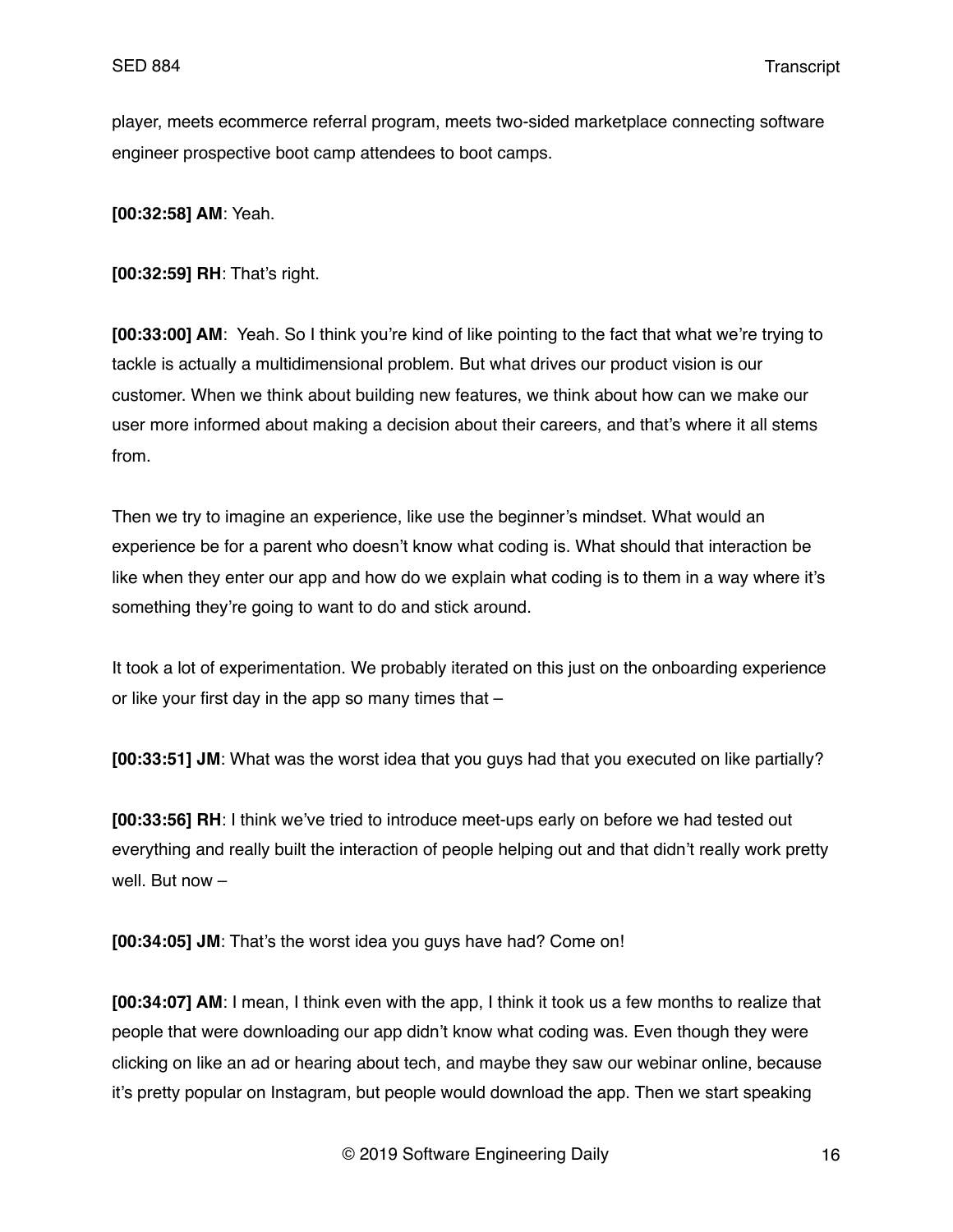with them, because we actually – The first feature we build into our app was Messenger, and that was strategic, because we realized that there's no way we're going to know what's going through their minds, and YC always talks about, "Speak to our users. Speak to users."

So every time someone joins the app, they always get paired up with me and then they also join groups with Ruben and Timur. So we're always at their fingertips. As a result, we kind of get firsthand experience what's going on. But we very quickly found out that people didn't know what coding was.

**[00:34:56] RH**: Yeah, and I think that's a really important point, because going back to the ads that people see online and marketing budgets. Thousands of boot camps are competing for the same hundreds of thousands of people applying every single month. If your ad is just like, "Learn how to code," but nobody knows what code is, or even what a software engineer is, they're going to be confused.

In the beginning, we had this messenger app and we would talk to them and we would explain what we normally do in three weeks through the 21-day challenge in one hour and everybody was confused after. So that's when we realized that we had to break that up into days in little segments they really understand the nuances and even the changes that are happening highlevel not just with boot camps and education, but also the entire world. I think to that point, that's probably the biggest thing that we did, is like break it down.

**[00:35:46] JM**: That's what Germany did with the 21-day challenge.

**[00:35:48] RH**: 21-day challenge. Yeah.

**[00:35:49] AM**: We broke it down into 21 steps that you need to get acceptance to top schools. The funny thing is now, by day 10, people get accepted to like three to five schools. But in the beginning, it used to take us 60 days or 90 days to get someone from signing up to getting accepted, because we just didn't know what we're doing. But it goes back to like what Career Karma's long-term vision is. It's helping people tackle their most important career decisions, and we're starting with coding boot camps.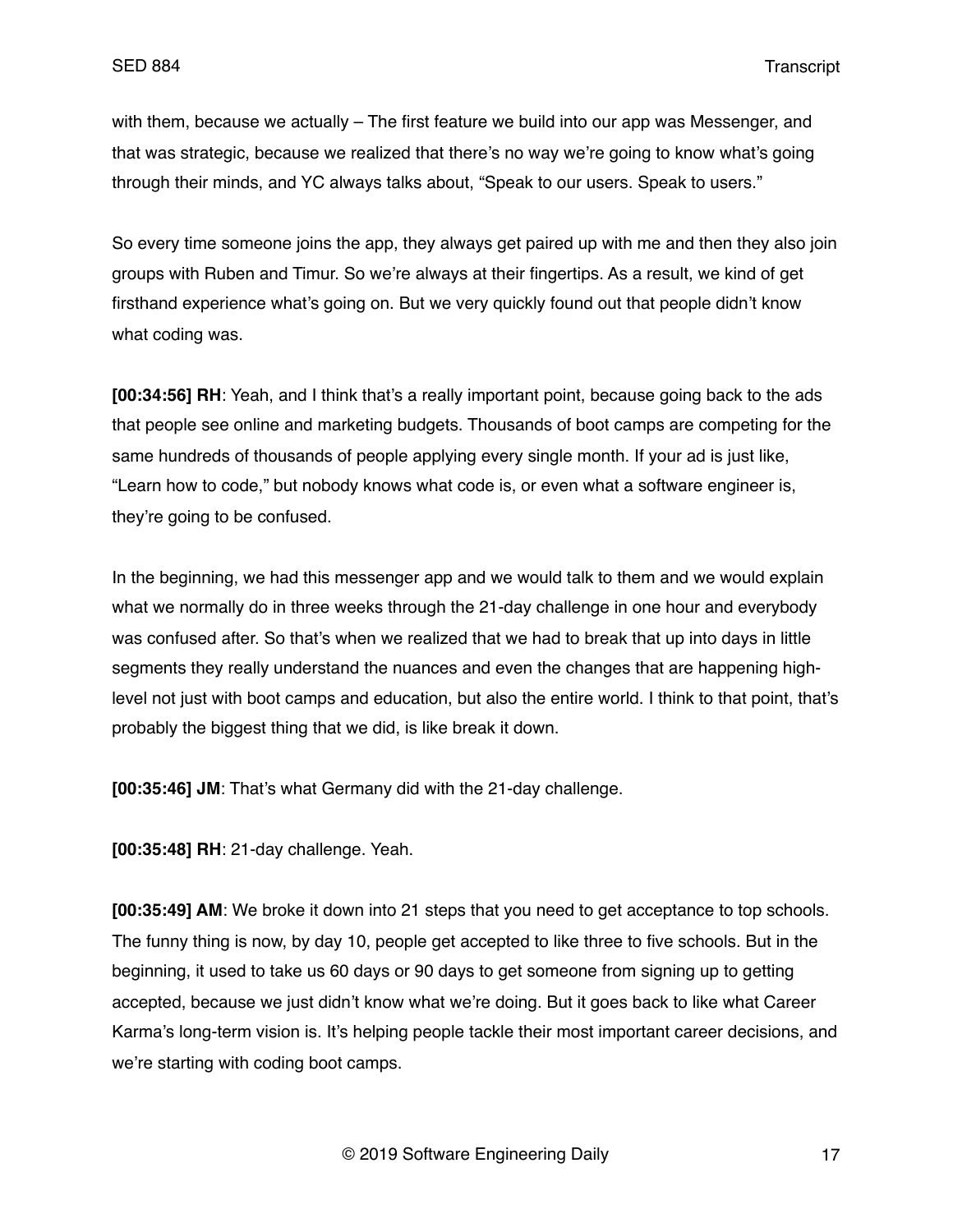A lot of people, when we explain to them like how passionate we are about this problem, a lot of people kind of dismiss us saying, "Well, coding boot camps, how big is the market, or why you guys focus on coding?" A lot of people kind of like used to laugh at us and still kind of dismiss us because they're like, "This can't be a big business." But what they don't realize is that we're actually going to solve the most important career decisions starting with skill acquisition. Helping them acquire their first job.

Then from then on, we're going to help them make the most educated decisions about the rest of the careers. We don't believe that LinkedIn is doing this or any of the job sites, because those sites are targeted for people that already have the skills.

**[00:36:57] RH**: Yeah, and to touch on that. If you think about the U.S. alone, there's like over a trillion dollars spent on post-secondary training in the U.S. Staffing is a huge business. Over \$500 million. Most of these staffing efforts are focused on the visible workforce, like people that went to college. But most of the working world is actually in the invisible workforce. People that didn't go to college, have some college or no degree. Might be working retail, might be working in truck driving and things like that.

So, we've catered our product to these individuals to help them decide which boot camp is best for them. But our north start is helping them make with a decision about their most important career decision. Once we get this right for coding boot camps, we will expand to all the other skillsets that are adapting this type of model to prepare people for the future of work. Even if you hire the current people that are prepared for these high-skill jobs, it's not enough to fill the open jobs.

So companies are starting to increasingly build talent in addition to buying talent. So we're wellpositioned not just to cater the invisible workforce, but also the visible workforce and have the world's largest community of people with in-demand skills.

**[00:38:05] JM**: Why is there pushback against the learn to code movement?

**[00:38:11] RH**: I think the reason why there's pushback is because –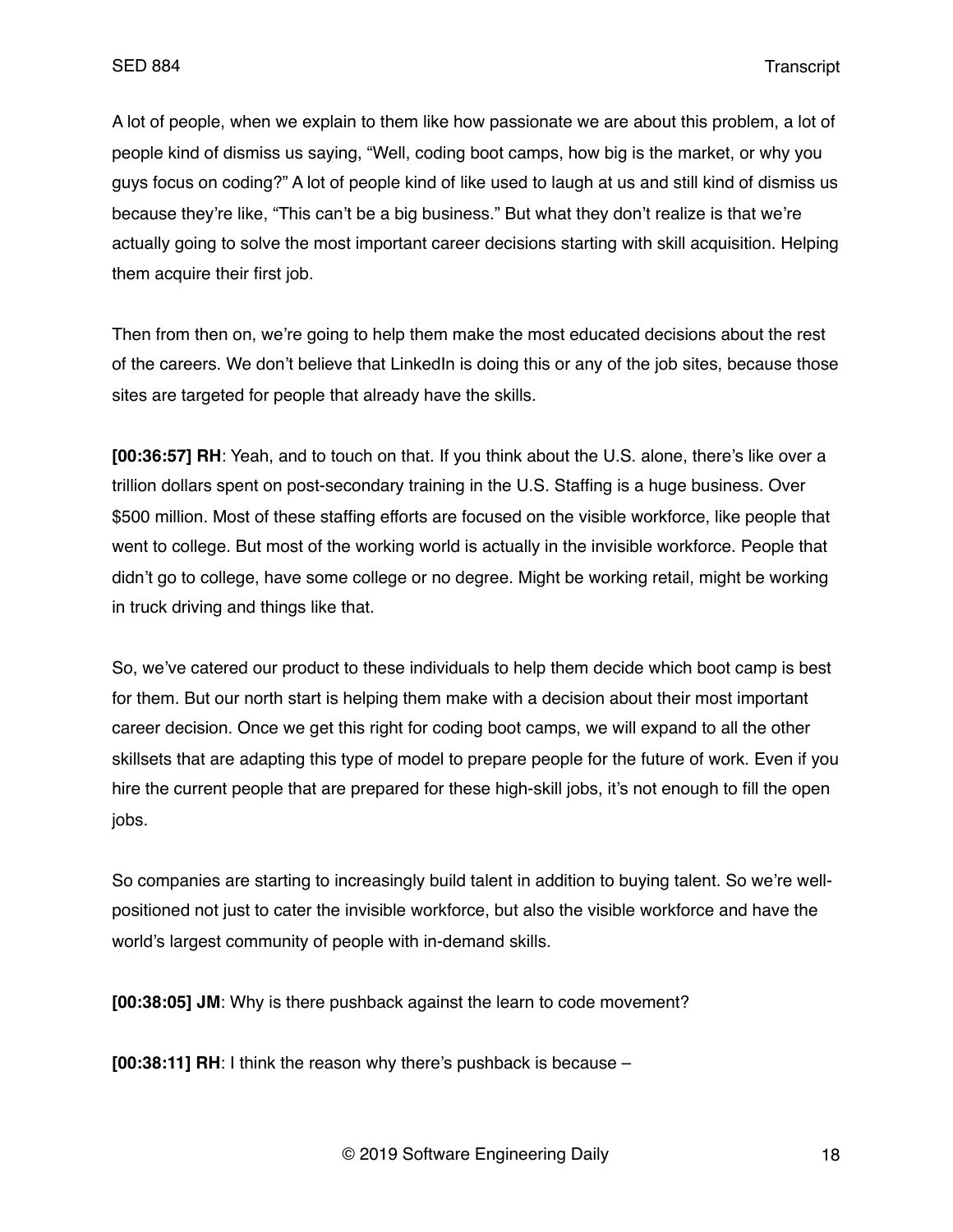**[00:38:14] AM**: Do you mean like on the – When BuzzFeed laid off a bunch of people, there was like a big meme going –

**[00:38:21] JM**: That's what I'm referring to. I don't know if that's actually a real pushback, or do people actually get offended when you say like learn to code?

**[00:38:27] RH**: Sometimes. I think coding isn't for everybody, right? I'm not a software engineer, right?

**[00:38:33] JM**: Me neither.

**[00:38:34] RH**: So, we think that like non-technical roles are going to be bigger in the future work just like it is today, right?

**[00:38:39] JM**: Agree.

**[00:38:40] RH**: And there's roles that exist in technology that require skills that aren't being tied in college, and you got to figure out where to get those. So, to Artur's point, the first decision that we're helping people make is which coding boot camp is the best for them, but then there's going to be a boot camp for sales, which there is. There's one in Y Combinator that wasn't ours. There's going to be there for marketing, for data science, for product management, for all these different things. We actually see people embracing life-long learning, where rather than going to one school and one job at doing that forever, you're going to see people doing two hours of duty where they do a job for maybe two to four years. They go to multiple schools, multiple companies in a lifetime. If you take a global perspective and the cost of education is going down, and I know we're going to talk about cost of education later, then the value is the network. So you brought up a network. We've built a social network of people helping people and making decisions together and hold each other accountable.

**[00:39:32] JM**: Actually, people are helping each other?

**[00:39:34] RH**: Oh, yeah.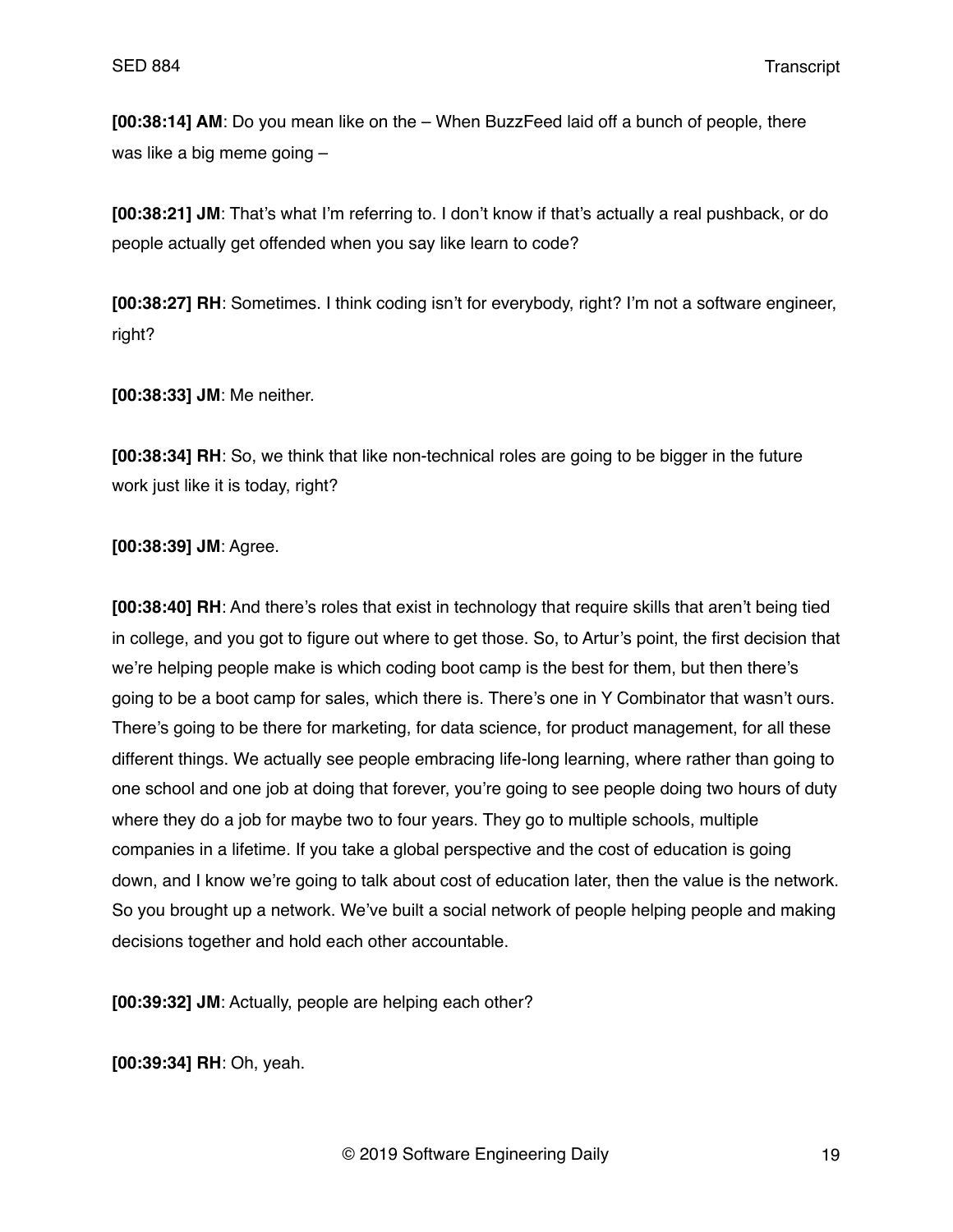**[00:39:34] AM**: 100%. **[00:39:35] JM**: Great.

**[00:39:35] RH**: Every day.

**[00:39:36] AM**: If you go on Twitter, and some of your listeners may have already seen this, and you look up 21-day CK challenge, you will literally see every five minutes someone tweeting about what they learned that day, and these are not folks that are like traditionally are perceived as techy or like super, like on their nerdier side. These are folks who are like maybe a month ago they were tweeting about makeup or some other like typical Twitter thing. Now their entire timeline is filled with Career Karma tweets about learning HTTML, CSS, JavaScript.

We've actually looked very hard for other tech companies that have the same level of – I don't know, you call it stickiness or like the same level of engagement. I mean, sure, there are companies that might have like one review or might get someone to make a tweet about them, but will literally can't find a single company that has someone tweeting 21 days in a row, and they're also tweeting, doing like video documentary over the life and telling their friends that, "Hey, Career Karma changed my life." We're not like touting our own horn, we're literally –

**[00:40:44] JM**: We talked about that in the last episode. This is just how you feel when you find out that coding exists in the world.

**[00:40:53] RH**: Yeah. I mean, but also like Twitter was valuable in our life. So, in the beginning before we even had Bubble or a community or a podcast, the product was us, right? Twitter was more valuable to us than LinkedIn, because I was sliding people's DMs all the time, right? I realize the power of tweeting. You see some boot camp founders, they're tweeting all the time to get their voice out there, right?

So, if you think about that, less than 10% of people on Twitter tweet. So, if people on Twitter – If we're growing Twitter accounts and Twitter growth hasn't gone super crazy overtime and we're getting people actively tweeting about coding and their lifestyle. Eventually, Career Karma will shape public opinion on Twitter for tech.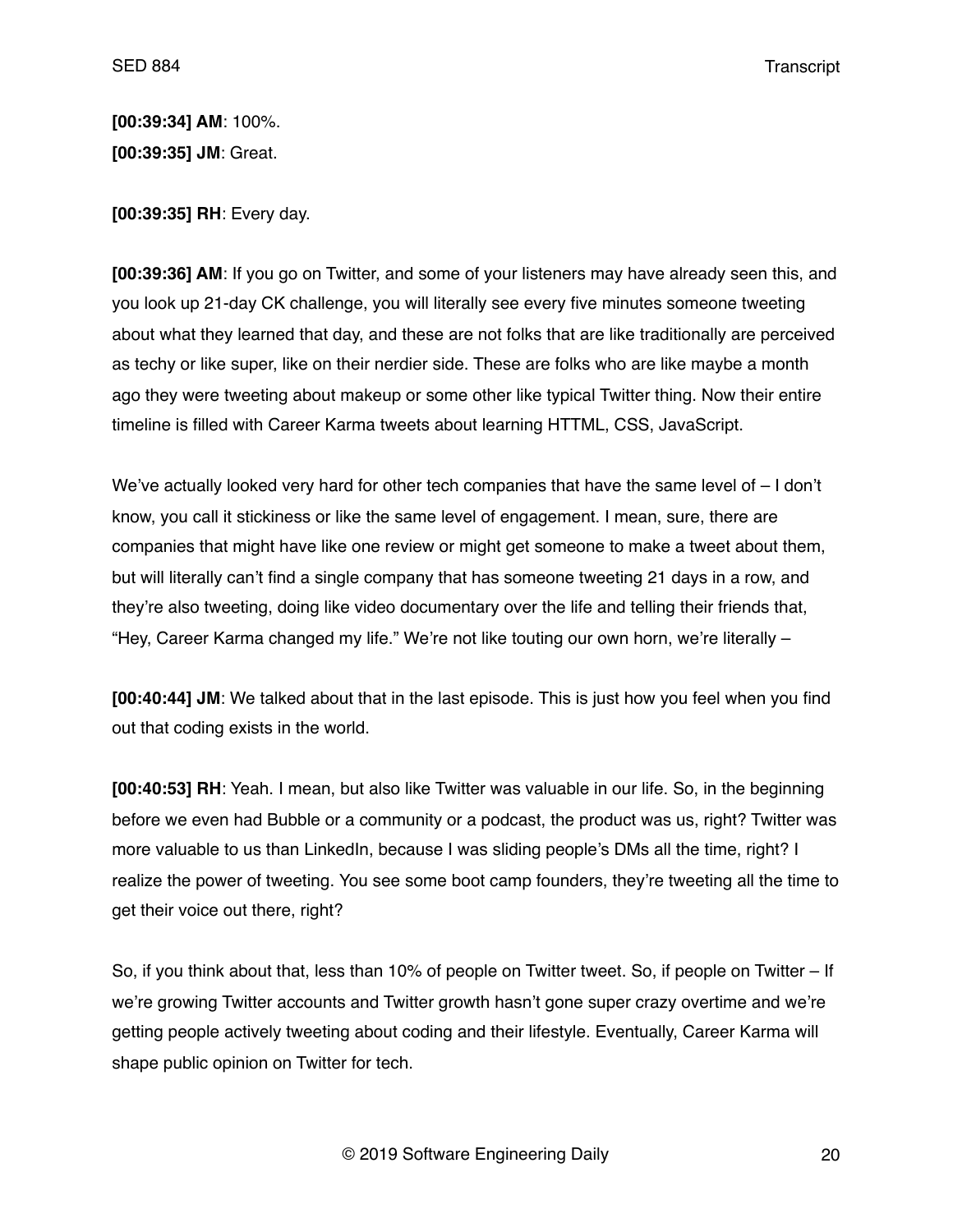**[00:41:37] JM**: Okay. So do people that are helping each other, so are they getting randomly paired or how are they getting arranged with each other? Swipe right? Swipe left? Chatroulette style?

**[00:41:48] AM**: So we made it very like natural, because we didn't want to prescribe people to like, "Our algorithm says that you will be the best match with this person." What we didn't said was just put them in a draft group of about a hundred people.

**[00:42:03] JM**: So, hundred random people.

**[00:42:04] RH**: At the beginning.

**[00:42:06] AM**: So, basically a hundred most recent joiners. So every hundred people, we'll create a new draft group. Then we have Zoom calls every evening where people jump on. Zoom actually has a very cool feature where you could have breakout rooms. Then people will just hop breakout room to breakout room, introducing themselves, hearing other people's stories.

Someone might say, "Hey, I'm actually a DJ, but I want to learn how to code, because I have an idea for a music app." Then someone else will be like, "Oh, I love music too," and then they find that commonality and they're like, "Let's create a squad for all the musicians out there who want to learn how to code." That's how it happens.

We're trying to productize that aspect of like forming, but I think for us, it's going to be more about enabling discovery. Allowing people to discover interest groups, discover squads that they might resonate with versus kind of like prescribing, or the typical tech thing, which is we're going to use machine learning to create an algorithm that assess you and perfectly tells you your best match.

**[00:43:02] JM**: You could still do that later.

**[00:43:03] AM**: Potentially, but –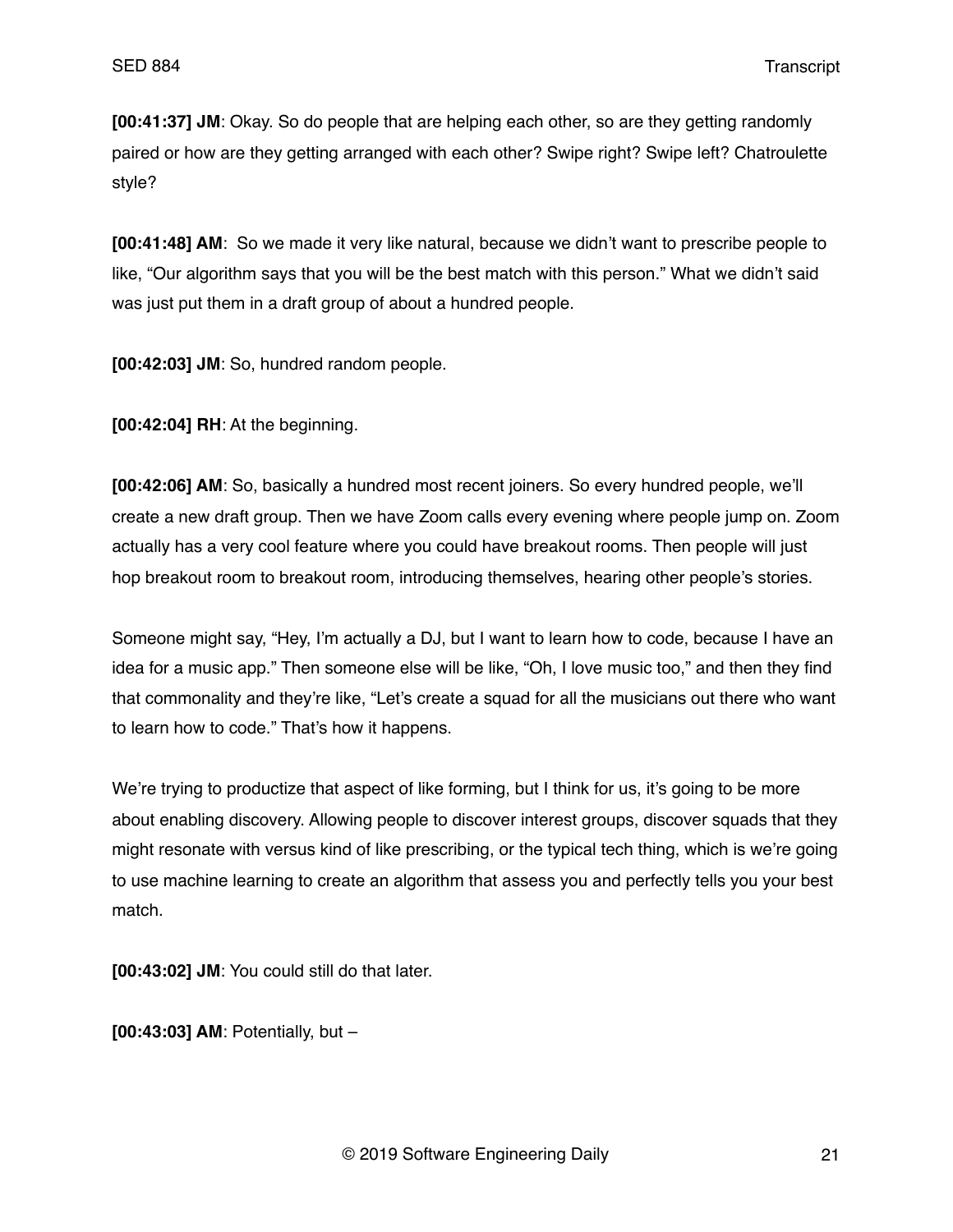**[00:43:03] RH**: Yeah. So, this is how we think about it. You could think about the draft group as kind of like pick a basketball, or like the first day of school, right?

**[00:43:10] JM**: Or chatroulette.

**[00:43:11] RH**: Or chatroulette.

**[00:43:13] JM**: Don't use that one. Don't use chatroulette.

**[00:43:16] RH**: You're like around all these people that you just met that are interested in coding. Overtime, as you like start shooting around and start doing different things, you're going to start finding people that you click with a little bit more and you can have your little crew. So, they start coming together.

We have thought about quizzes. We could talk about the quiz. Talk about the quiz. No?

**[00:43:34] AM**: Yeah. I mean, I think there's a lot of ways to productize it, but I think there's something beautiful about –

**[00:43:38] JM**: Quiz? Oh, so like OkCupid?

**[00:43:40] RH**: Right now we group people into like – People will group themselves in different ways. We're not prescribing it, but they'll group themselves by the school that they're doing, or the location that they're in, or their passion, like what you say, with music. But at some point you might see people grouping themselves based off of whether they have some – They want to do things that are remote versus part-time or  $-1$  don't go into the nuances of the quiz that we're thinking about. I do think that data will help at some point, but it's not going to be this ultimate solution and the magic bullet.

**[00:44:08] AM**: Yeah, and I think that's something we learned in actually like building our company, building our app, is sometimes something are just like simple and you don't want to overcomplicate things at least in the beginning. YC tells us like do things that don't scale. The reason they say this is that until – as founders, we actually need to do every single thing first.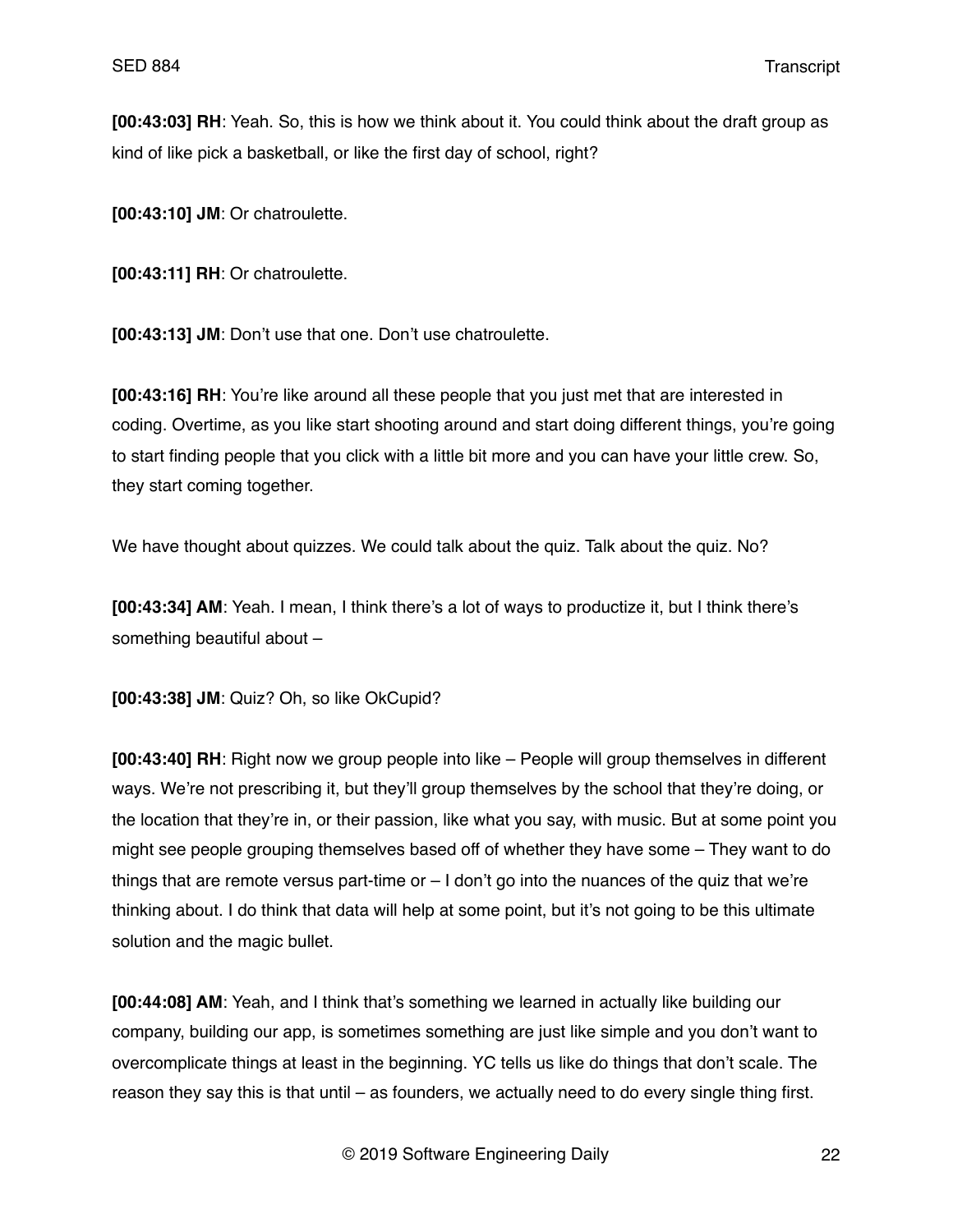Observe it. Get user feedback, an there's just so much to learn that we don't want to impose our worldview or what Ruben and I think should be the algorithm for matching people.

So we're just like, "Hey, let's put 20 people in a Zoom call. Let's have them go round the room and kind of mirror what happens in real-life, at meet-ups or at events, or dinners.

**[00:44:49] RH**: Yeah.

**[00:44:50] JM**: What's your interaction with the boot camps?

**[00:44:53] RH**: Good question. So now that we have a lot of volume coming through the app and we have a lot of people that want to do coding boot camps, all these boot camps have a lot of capacity to hire or to train a lot of students and they're doing a really great job of training them. But now that we're sending them all into the app, we're needing to build software for them to be able to handle the flow.

So we're essentially creating software for the schools to be able to manage their applicant funnels where the individuals can apply to all the schools in one click. Then the schools can essentially apply to them versus the individuals applying to the schools, and we essentially handle all their prescreening and nurturing and placing before so that they don't have to worry about that. Artur can go into more detail about that.

**[00:45:39] AM**: Yeah. I mean, I think essentially it kind of goes back to our original point about what is our mission. What is our north star? It's helping giving our users leverage, and you give people leverage in a couple of different ways. But, usually, like solving their information asymmetry and giving the best information is one of them.

With Career Karma, it's pretty simple. They fill out an application, which is very simplified. It's not like a college application where you have 20 questions. They just indicate what they're interested in. Maybe a few questions about where they're located and things like that. Then we give them 6 to 10 offers from the boot camps themselves. So it's a very similar model to Triplebyte. I don't know if you folks have heard.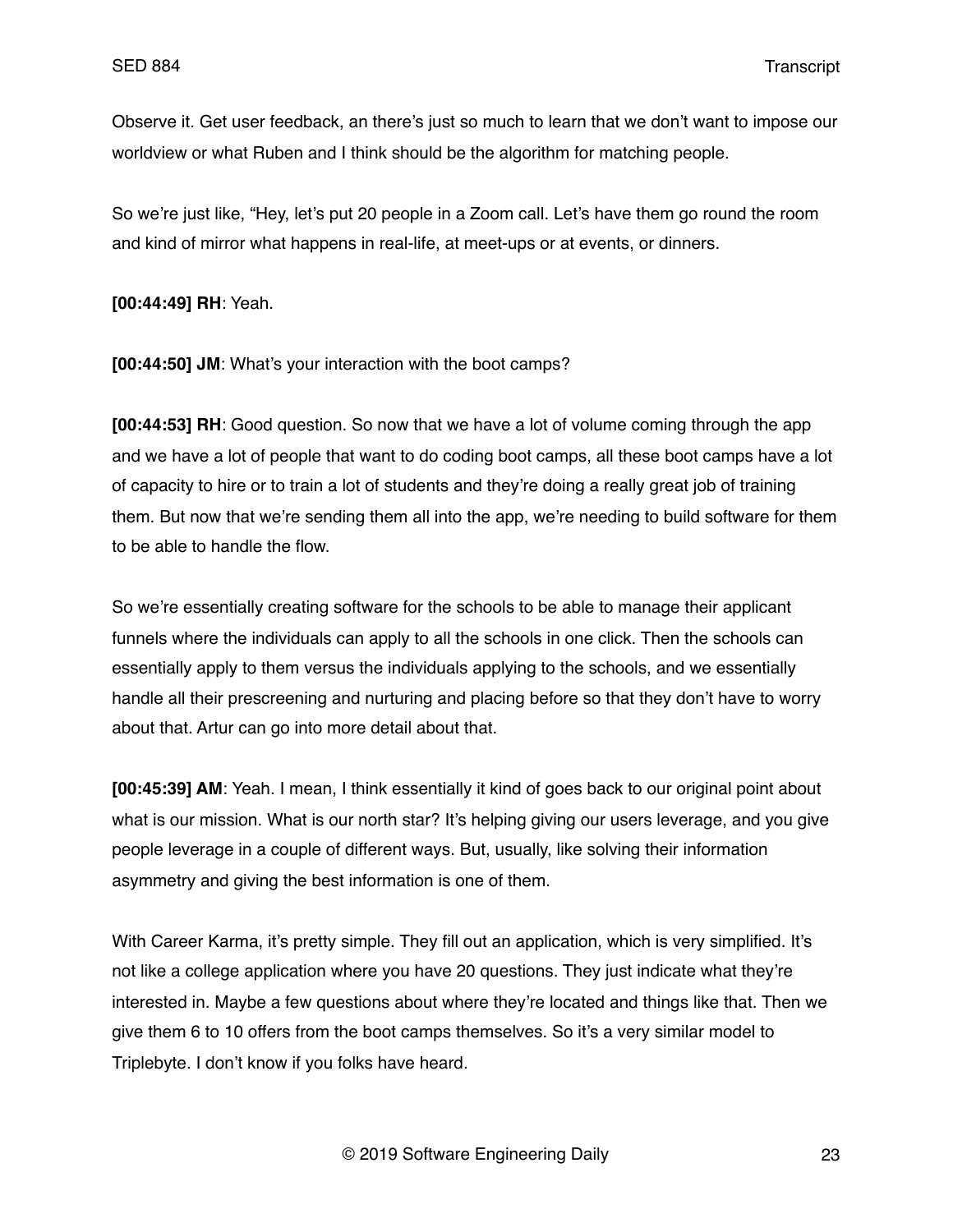But it's a common app where boot camps apply to students, and the advantage we see there is that everything is upfront. So you know what the terms are. You know what the conditions are. What you need to do to get accepted, to get fully accepted, because a lot of these are conditional acceptances. So instead of wasting your time with a school, and then after you get accepted, you find out that there's a \$5,000 deposit that you didn't know about and then the last three months kind of like were spent for nothing. You got to see all of that upfront. Since there's a little bit of a competitive environment, we're trying to see schools offer incentives, like scholarships –

**[00:46:57] RH**: Housing.

**[00:46:58] AM**: And housing, and it really puts the ball – It gives the candidates a big advantage, because the best candidates that perform the best that are super committed, highlymotivated, they're going to get the best deals. So, we think that this is the system that we wish we had we were applying and the information is there.

The other really cool thing is when people get matched to these schools, you could see other people on the app who are currently no schools. So you could message them and say, "Hey, I see that you're in a prep program or I see that you're in this school. What is your experience like?"

We're not gating any information. We're making it available, because we want our users to succeed, because the only way Career Karma becomes like a big business is if our users successfully find jobs and successfully make the best decisions about their careers.

**[00:47:46] RH**: Yeah. So, you ask what the interaction is with the school. So during Y Combinator, our main focus that will continue to be the focus is like really building this really powerful and special experience, 11-star experience for career switchers. But now –

**[00:48:03] JM**: Sorry. Did you say 11-star experience?

**[00:48:05] RH**: Yes, 11-star experience. Exactly. I'm glad that you caught that.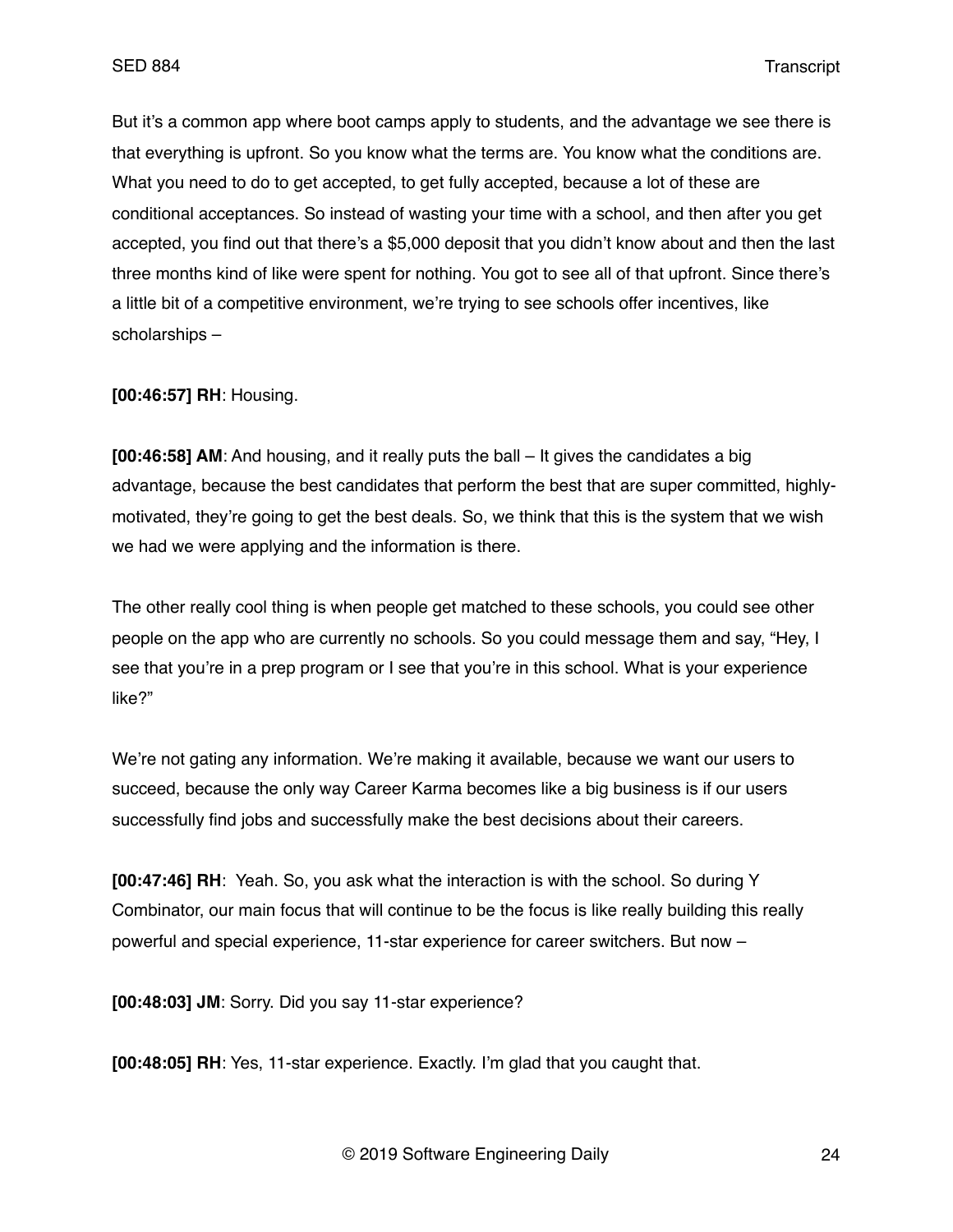**[00:48:10] AM**: Yeah. You want to tell him what it's about?

**[00:48:12] RH**: Actually, there's a Masters of Scale episode on Airbnb, Reid Hoffman's thing. So he talks about how in the beginning with Airbnb, which is also a YC company. They wanted to focus on how do we give our users an 11-star experience?

So we did the same thing. So, in the beginning, it was cool. It was helpful. We got good feedback. But as we kept getting more and more feedback, now, like we consistently get really high stars. So, we wanted to give them an 11-star experience.

Now that we've done that, we wanted to do the same thing on the boot camp side and really build this two-sided experience so that the boot camp see not just the value when someone gets enrolled, but all the things that are happening beforehand, all the value that they're getting, all the insight that they could be having to manage their funnels, to help with their tension, to help with outcomes, to save money, save time and really sing our praises, and we're all growing together.

Because at the end of the day, like this future work thing, this workforce development thing is the economic issue of our time. You cannot solve problems without people and talent. So, we feel very strongly and passionately about this. So my time is over the next three months or the next few months is going to be really focused on making sure that boot camps have that type of experience as well.

#### [SPONSOR MESSAGE]

**[00:49:32] JM**: When I was in college, I was always looking for people to start side projects with. I couldn't find anybody. So, I ended up working on projects by myself. Then when I started working in the software industry, I started to look for people who I could start a business with. Once again, I couldn't find anyone. So, I started a business myself, and that's the podcast you're listening to. But since then, I've found people to work with, on my hobbies, and in my business, and working with other people is much more rewarding than working alone. That's why I started FindCollabs.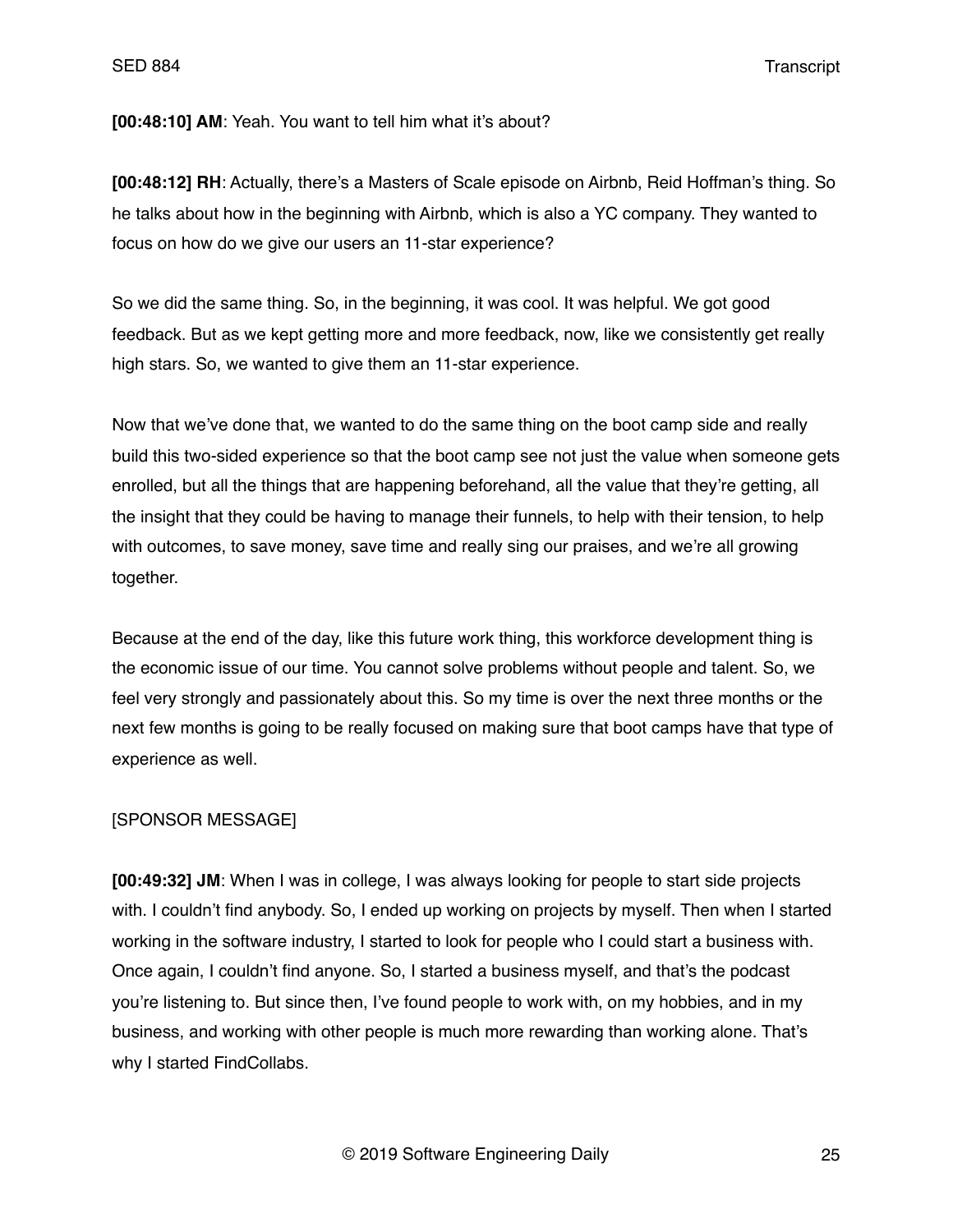FindCollabs is a place to find collaborators and build projects. On findcollabs.com, you can create new projects or join projects that are already going. There are topic chat rooms where you can find people who are working in areas that you're curious about, like cryptocurrencies, or React, or Kubernetes, or Vue.js, or whatever software topic you're curious about.

We now have GitHub integration. So it's easier than before to create a FindCollabs projects for your existing GitHub projects. If you've always wanted to work on side projects or you want to find collaborators for your side projects, check out FindCollabs. I'm on there every day and I'd love to see what you're building. I'd also love if you check out what I'm building. Maybe you'd be interested in working on it with me.

Thanks for listening, and I hope you check out FindCollabs.

# [INTERVIEW CONTINUED]

**[00:51:23] JM**: We are all – All three of us, pretty familiar with the burgeoning software media landscape or software media technology, media landscape. Give me your perspective on the software media landscape. As somebody as two people who – And also Timur, who cannot be with us today. You guys have built a podcast and you've kind of leveraged your different media channels into your business.

So, I think you built distribution before you built the product that you were building distribution for. So you deeply understand the importance of the distribution channel. Describe the software media landscape as you see it today.

**[00:52:13] RH**: Okay. I will give my perspective. I think before giving my perspective about the media landscape, I think when you think about big billion dollar tech companies, there is no billion-dollar tech business that has documented their story from the beginning to end. So, we have actually been documenting our story from the beginning and we'll continue documenting our story throughout and elevating the people that are users in Career Karma.

The reason why we do that is it also kind of holds ourselves accountable. When somebody tweets saying that, "I'm going to become a software engineer this year." You kind of like are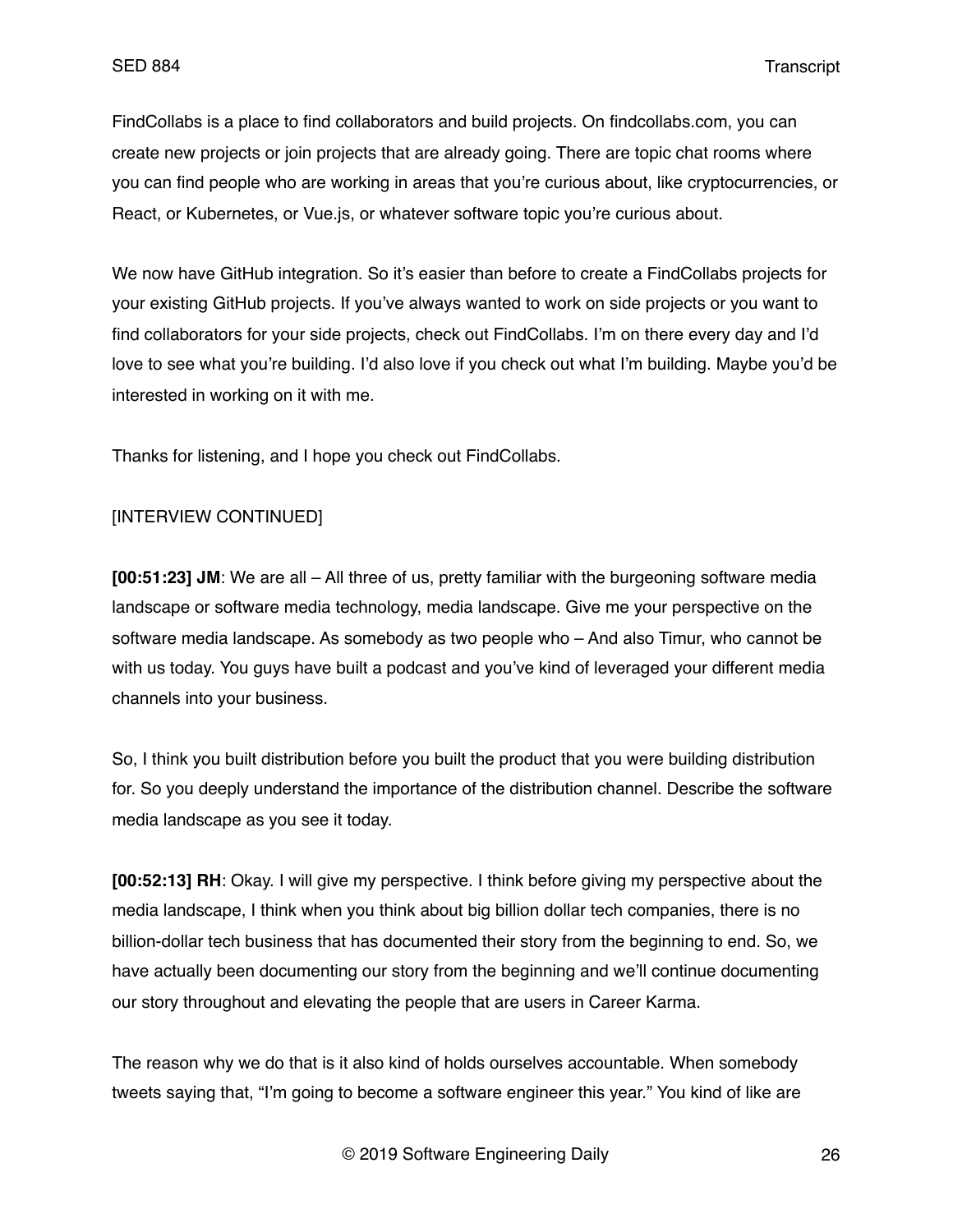putting that energy out into the universe and it's kind of like pushing you in that direction. I think that if you look at media before software took over, it was controlled by a few players, right? The TV stations, the radio stations, whoever is in charge of the media companies.

What software has done is created citizen journalism, where what's actually happening on the ground can be verified versus what's being said on the television, which is good. But at the same time, on the flipside, because there are so many people that are tweeting on social media or talking on social media, you can get proven guilty when you're innocent and you get proven innocent when you're guilty, because it's hard to verify facts. If you see a lot of retweets or a lot of likes, that actually becomes justification of truth, and that's a problem.

So, it's good to have the voice of people on the ground, but at the same time you got to be  $-$ There's a silver line. So you got to watch out for both. What we've realized when it comes to people's whose intentions are good, wanting to solve problems, they allocate a lot of dollars, a lot of resources, a lot of focus, a lot of talks, a lot of events towards solving homelessness, or food, or health, or whatever.

But very rarely do they actually have the individual that they're trying to support in the room, which is crazy to me – I'll tell you my perspective. Because if you think about technologies, you're supposed to be talking to users, right?

So, for us, it's very important for the worker voice or whoever's problem that you want to solve to be in the room. I think media allows us to just talk about them, but give them a platform, because a lot of these individuals, even when they do become successful, they have to deal the barriers of entry to get a press journalist to cover them and things like that.

So what we did with Breaking Into Startups and Career Karma is we established career contributor relationships with major publications. So we don't just write stories about ourselves. The other people that want to write their stories, they can amplify their voice through our media network. You and I, we talked during the pre-chat about the power of networks, right?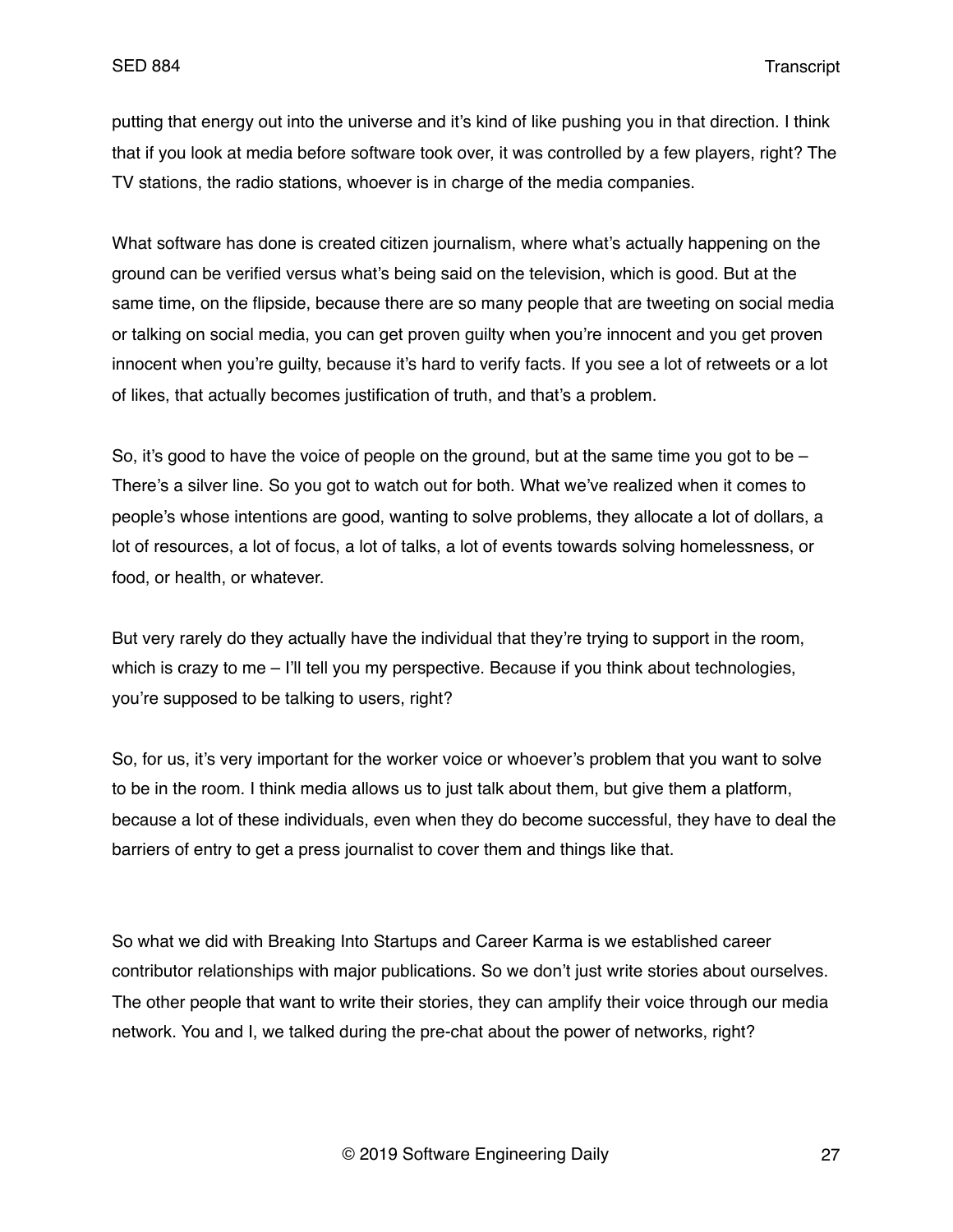You have a fantastic podcast. We started a podcast – Other people that have podcast in our niche, and yeah, we're different, but we're similar Kind of like the Avengers. Everybody has like – So if we come together, there's a lot of power in that, because if I know that your community is strong and it's representing people's voices and my community is strong on representing people's voices together, that's –

**[00:55:27] JM**: Can I be Ironman?

**[00:55:28] RH**: You could be Ironman. I'm cool with that. I'm cool with that. That's essentially how I think about media. How do you think about media, Artur?

**[00:55:36] AM**: I mean, I don't really have any strong macro-views, but I do act on Ruben's sentiment that nowadays a lot of people kind of – They're kind of falling to their hustle porn mentality, like they see people on Instagram working hard or people tweeting about how hard they work even though why are you tweeting if you're working hard?

**[00:55:54] JM**: I think it's an oxymoron. I think if you're on Instagram and working hard, I think that is an oxymoron.

**[00:56:00] AM**: Totally. But I think the same thing with Twitter too. If you're putting out these threads on advice to entrepreneurs or venture capitalists, all that stuff, why are you on Twitter? You should be helping founders or building your company. So I think that's kind of like – I think we look to take advice from people, because it sounds good. The sound bites resonate with us. But in terms of actual impact on our life, we don't question that. I think I wish more people did that.

But what I'm really bullish and optimistic on as kind of like what Ruben and Timur and I did. We started documenting our journey. I think documenting versus creating has been the biggest shift, and I would attribute most of our success to documenting our journey. Because a lot of people get obsessed with like, "I'm going to create this amazing five-minute video and I'm going to put it out there and I'm going to get thousands of views the next day." We all know that doesn't work.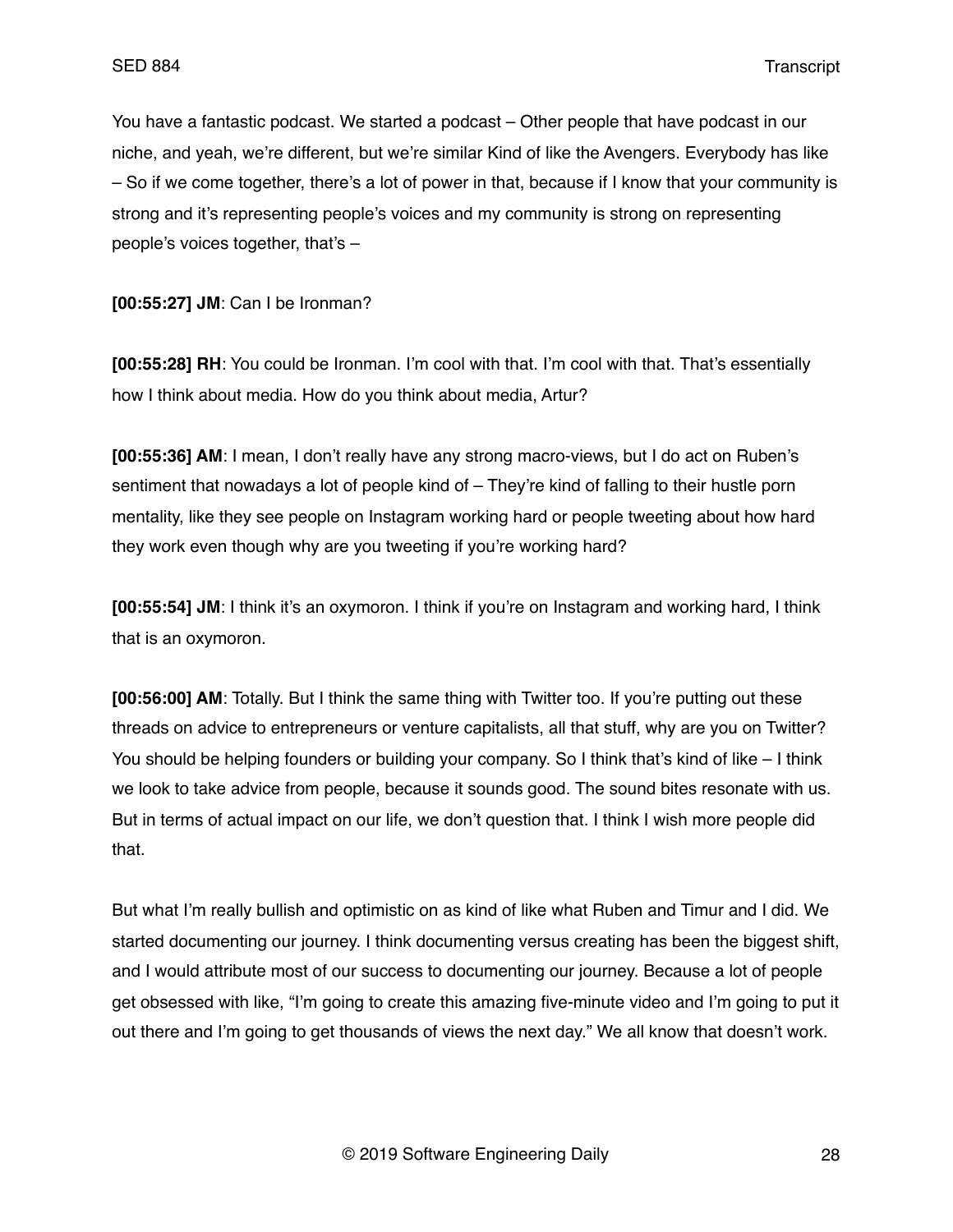What we did was just, "All right, we're going to feature people that we find interesting. We're going to document their stories during the same process. We're going to be fully transparent about our thoughts, our actions." We started recording our journey starting with a podcast. You can actually see Snapchats and even Instagram stories from maybe 2015 or '16 just when we're starting out. We documented the whole Y Combinator journey of actually getting rejected from Y Combinator in April and then getting accepted again in December.

So we're being fully transparent with people, because, hey, you could be fascinated with Elon Musk. But to be realistic, Elon Musk is like just completely out there. We want to show folks that, "Hey, we were just regular people like you who worked really hard and we weren't doing it because we wanted to like impress someone with our abilities. We're just saying, "Hey, we're not special. We're not different than you are. But, look, there are all these opportunities for the taking. There're million dollars bills in the sidewalks. We've been picking it up. You all should be doing the same thing." That's how we've been doing it.

**[00:57:59] RH**: And similar to that, if we think about the media landscape, a lot of people, they want to be superstars. They want to be famous. They want to make a lot of money. But when you're starting a podcast, or a YouTube channel or whatever just to be famous, that's not going to be what's going to allow you to pick up the million-dollar on the sidewalk. You got to figure out like what's unique about you?

We are all – Ironman has a superpower. All these people have different super powers. Storm has superpowers, Wolverine. Everybody has different superpowers. So like figure out what your niche is that you're going to cover that you're going to support, and also realize that once you pick a niche, you can learn a lot of things that you don't know. So, through our podcast, when we don't know things, we interview other people than know more about it than us.

Through interviewing them, we learn, we get an education, but our listeners also get an education. I think that's super, super powerful and super, super valuable, because if you think about who actually has the power and who actually  $- A$  lot of people think it's money. The people that have the power are the people who have attention. Having attention of certain audiences demand different types of dollar amounts, and dollar amounts are just like what people think. It's a representation of value to whoever is giving you that money, right?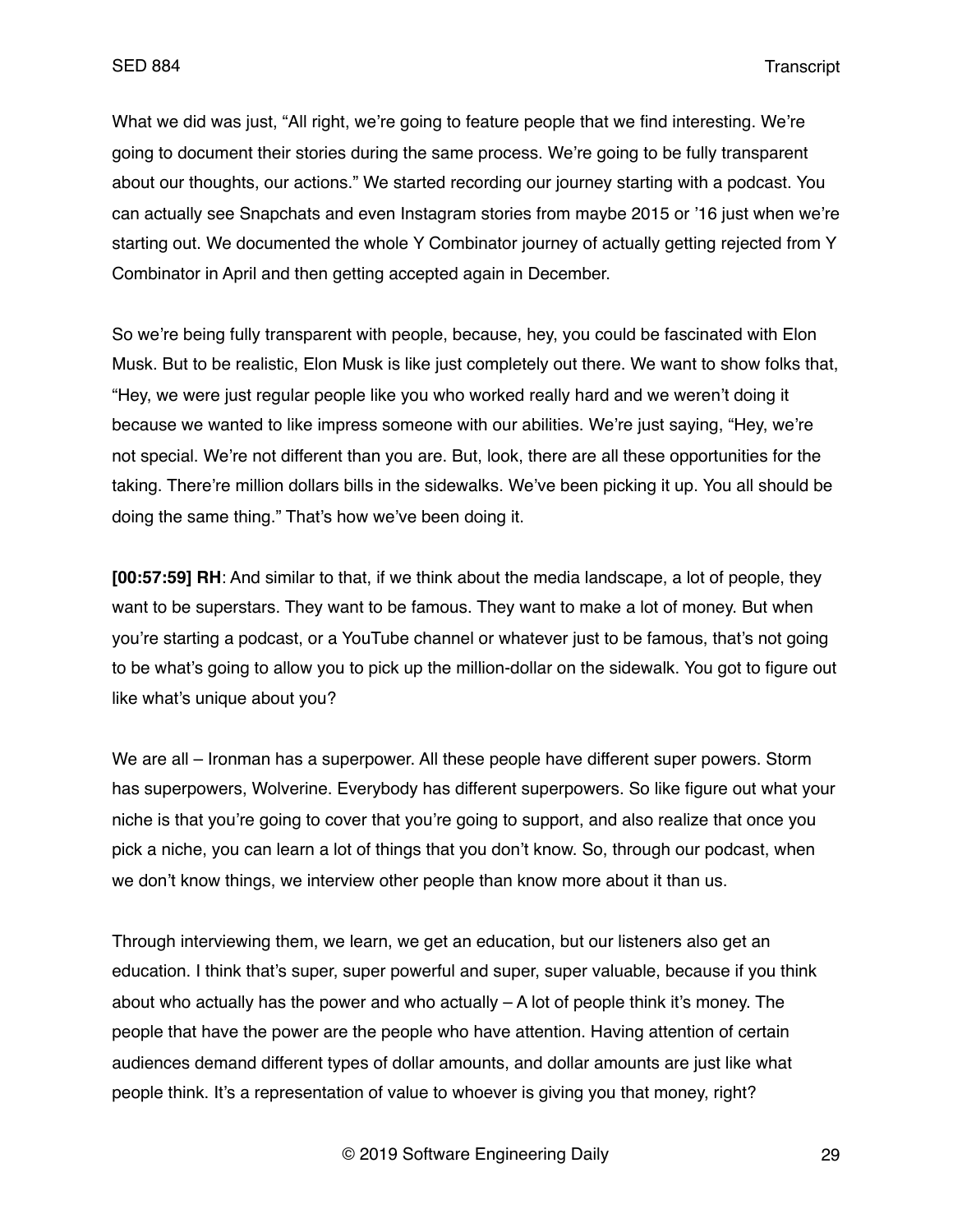So, as you're thinking about the community and the niche that you're focused on, if you pick something that's unique to you that only 5 people are going to listen to, then maybe you're not going to have a big market there. But if you think about like all these people that are trying to find a job and don't know where to go outside of college that need a niche and don't have the money for it and they need to figure out these different things, that's probably a big market. So talk about it. There's literally like millions and millions of ideas like this. Don't worry if people think it's weird. Everything is insane until it becomes obvious.

**[00:59:51] JM**: Guys, thanks for coming on the show.

**[00:59:53] AM**: Yeah, thanks for having us, Jeff.

**[00:59:53] RH**: Thanks, man. Appreciate it.

### [END OF INTERVIEW]

**[00:59:58] JM**: Podsheets is open source podcast hosting platform. We are building Podsheets with the learnings from Software Engineering Daily, and our goal is to be the best place to host and monetize your podcast.

If you've been thinking about starting a podcast, check out podsheets.com. We believe the best solution to podcasting will be open source, and we had a previous episode of Software Engineering Daily where we discussed the open source vision for Podsheets.

We're in the early days of podcasting, and there's never been a better time to start a podcast. We will help you through the hurdles of starting a podcast on Podsheets. We're already working on tools to help you with the complex process of finding advertisers for your podcast and working with the ads in your podcast. These are problems that we have encountered in Software Engineering Daily. We know them intimately, and we would love to help you get started with your podcast.